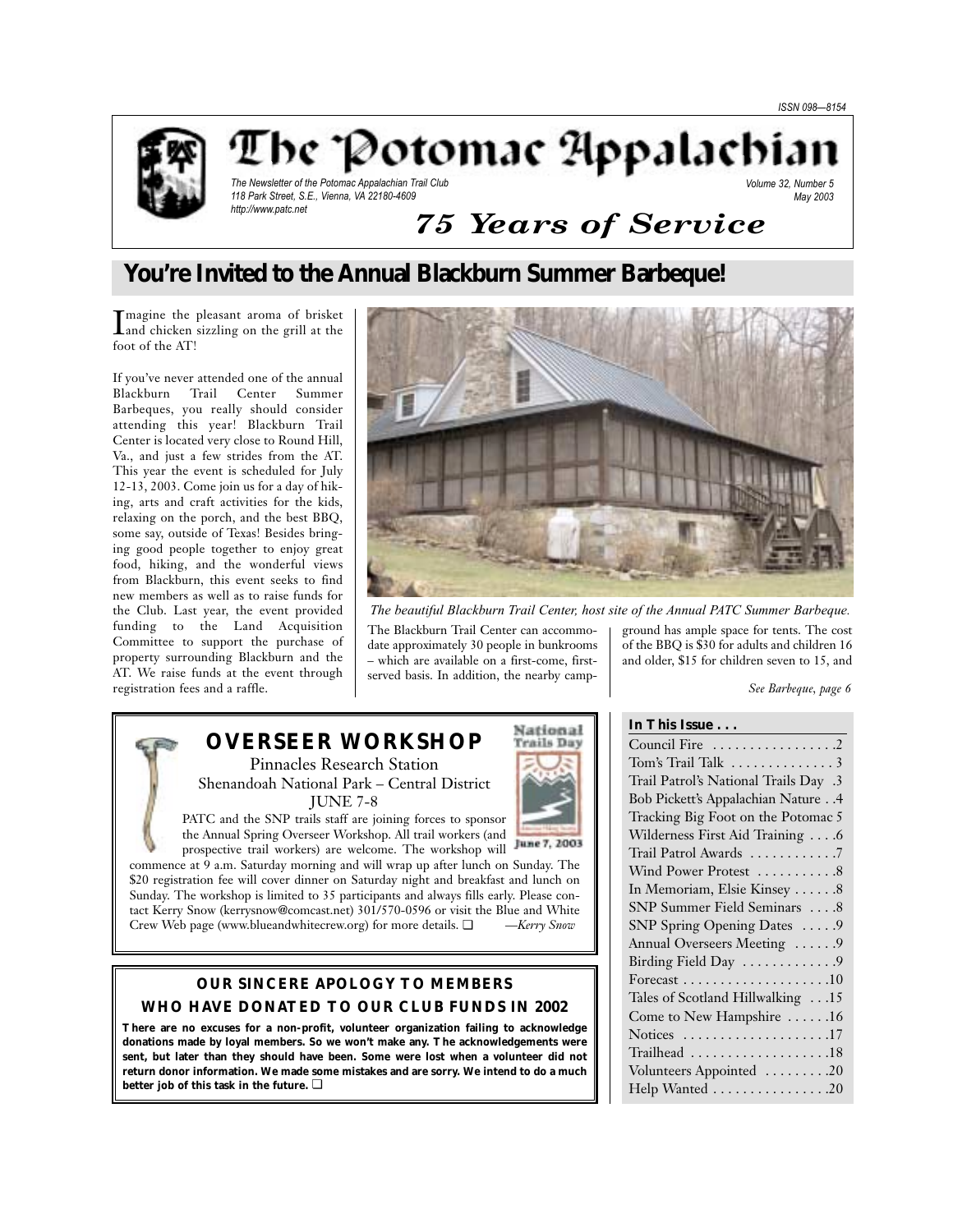#### **Council Members, Chairs and** *PA* **Staff**

#### **Officers**

**President:** Tom Johnson (johnts3@juno.com) Weekdays, Reston, Va, ph. 703/435-2755 Weekends, Front Royal, ph. 540/622-6422 **VP Volunteerism:** Mickey McDermott **VP Operations:** Fred "Hop" Long **Treasurer:** Gerhard Salinger **Secretary:** Georgeann Smale (gsmale99@yahoo.com) **Supervisor of Trails:** Liles Creighton **Supervisor of Membership:** Susan Nelson **Supervisor of Land Management:** Chris Mangold, csm5749@yahoo.com **Supervisor of Facilities:** Larry Marcoux **Supervisor of Education, Information, and Activities:** Vacant

**General Counsel:** Charles Sloan

**Sections/Chapters Mountaineering Section:** Andy Britton **SMRG:** Christopher Smith **Ski Touring Section:** Steve Brickel **North Chapter:** Pete Brown **N. Shenandoah Valley Chapter:** Lee Sheaffer **S. Shenandoah Valley Chapter:** John Held **Charlottesville Chapter:** John Shannon

**West Virginia Chapter:** Judy Smoot

**Standing Committee Chairs (Council Members) AT Corridor Monitoring:** Tom Lupp **Blackburn Trail Center:** Chris Brunton **Budget:** David White **Cabins Operations:** Mel Merritt **Cabin Construction:** Charlie Graf **Conservation:** Jeff Pearcy **Grants & Donations:** Susan Nelson **Endowment:** Don Price **Finance:** Gerhard Salinger **Hikes:** Karen Brown & Lee Sheaffer **Internet Services:** Stephen Raia **Land Management:** Chris Mangold **Legal:** Charles Sloan **Maps:** Dave Pierce **Maryland Appalachian Trail Management Committee:** Charlie Graf

*Potomac Appalachian:* Linda Shannon-Beaver **Public Affairs:** Vacant **Publications:** Vacant **Sales:** Paul Dery **Shelters:** Frank Turk **Trail Lands Acquisition:** Phil Paschall **Trail Patrol:** Kumait Jawdat **Tuscarora Trail Land Management:** Lloyd MacAskill

**Special Committees/Ongoing Activities Archives & Library:** Carol Niedzialek **Cabin Reservations:** Shakuntala Ghare **Communications Team:** Tom Johnson **Deputy Finance Committee Chair:** John Ferguson **Deputy Supervisor of Trails:** Vacant **Headquarters Facility:** Orron Kee **Information/Sales Desks:** Annetta DePompa **Medical:** Vacant **Shelters, Cabins, & Cabins Land Fund:** Larry Marcoux

**SNP Boundary Trailheads Study Group:** Mark Holland **Tuscarora Trail Shenandoah Valley Project:** Phoebe Kilby & Larry Bradford

#### *Potomac Appalachian*

**Chief Editor:** Linda Shannon-Beaver PA@patc.net **Features Editor:** Joanne Erickson **Forecast Editor:** Suzie Shannon PA-Forecast@patc.net

# **Council Fire**

The PATC Council's regular monthly<br>meeting was held on March 11, 2003, at Club Headquarters. Representatives from SNP spoke at the meeting.

## **Shenandoah National Park Representatives**

Superintendent Douglas Morris expressed thanks for the invitation to the Council meeting, commenting on the successful relationship between the Park and PATC. He announced that the 2003 NPS Northeast Regional Award for conservation partnerships has been awarded to PATC. He thanked Ranger Steve Bair for submitting a sevenpage proposal to nominate PATC. He also informed Council that a special fund would be established to assist SNP. The Park is in the process of forming a selection committee for a board of trustees to oversee the fund. He asked for assistance in picking members for either the selection committee or the board itself. Finally, he commented on trails in the Park. He noted that funding for trails might be in jeopardy. As a recurring maintenance, some trail work may not be eligible for funds derived from the fee-demonstration program. Mr. Morris also spoke on the progress toward building a new parking lot for Old Rag. The period for public comment on this project has been extended 30 days.

Concessions Specialist Robbie Brockwehl spoke about the PATC cabins in SNP. PATC has held a permit for the cabin concessions; this will be changed to a contract. The current PATC agreement will be extended until the contract process is completed. Regarding Americans with Disabilities Act requirements, Robbie noted the historic significance of the cabins has an impact on implementing the requirements. The State Historic Preservation Officer will assist with the evaluation process. According to Robbie, the 40 percent increase in cabin rental fees, proposed by PATC last year, was denied because it exceeded the consumer price index. She said that PATC should resubmit the proposed increase, along with a letter justifying the increase. To avoid this trouble in the future, she suggested it would be better to raise the rates in small increments on a yearly basis. Robbie also noted that an amount of \$30,000 from the Park's concession fund has been earmarked for Rock Spring Cabin renovations. This fund is generated primarily from the largest concessionaire in the Park, Aramark.

Backcountry/Wilderness Manager Steve Bair also spoke at Council, informing Club members that he and Cliff Willy had inspected every PATC cabin in the park last year. He reported that the Park and PATC currently have an informal "handshake" agreement regarding a five-year cabin maintenance plan for the buildings. He stated this should be good groundwork for the more formal plan.

### **Finance**

Wilson Riley announced the Club had received \$2,000 from donations made in memory of the late Jay Shaw Smith, a PATC

*See Council Fire, page 4*

#### **HEADQUARTERS HOW TO CONTACT US FOR CABIN RESERVATIONS, MEMBERSHIP INFORMATION, AND SALES**

**Address:** 118 Park Street, S.E., Vienna, VA 22180 **Hours:** Monday through Thursday, 7 p.m. to 9 p.m. and Thursday and Friday 12 noon to 2 p.m.<br>Phone #: 703/242-0315 24-h **Phone #:** 703/242-0315 24-hr. Activities Tape #: 703/242-0965 **To receive an information packet:** Extension 10 To leave a message for the Club President, Tom Johnson: Extension 40<br>Club e-mail: info@patc.net<br>Facsimile #: 703/242-0968 **Club e-mail:** info@patc.net **World Wide Web URL:** http://www.patc.net

#### **STAFF**

### **DURING REGULAR BUSINESS HOURS**

**Director of Administration:** Wilson Riley (Ext. 11) e-mail: Wriley@patc.net **Trails Management Coordinator:** Heidi Forrest (Ext. 12) e-mail: hforrest@patc.net **Business Manager:** Monica Clark (Ext. 15) e-mail: mclark@patc.net **Membership/Cabin Coordinator:** Pat Fankhauser (Ext. 17) e-mail: pfankhauser@patc.net **Sales Coordinator:** Maureen Estes (Ext. 19) e-mail: mestes@patc.net

**Bus/Metro Directions to Headquarters:** When taking Metro Orange line, get off at Dunn Loring station (not Vienna, the last stop). Outside the station, find the stop for Metrobus 2T westbound in the direction of Tyson's Corner.When the bus starts down Maple Avenue in Vienna, exit at the library just past Center St. Walk half a block in the same direction the bus travels, and turn right at Park St. PATC will be on the left only a few yards down from the corner. The fare is \$1.10, but you can ride for \$.25 if you remember to get a transfer ticket at your originating station.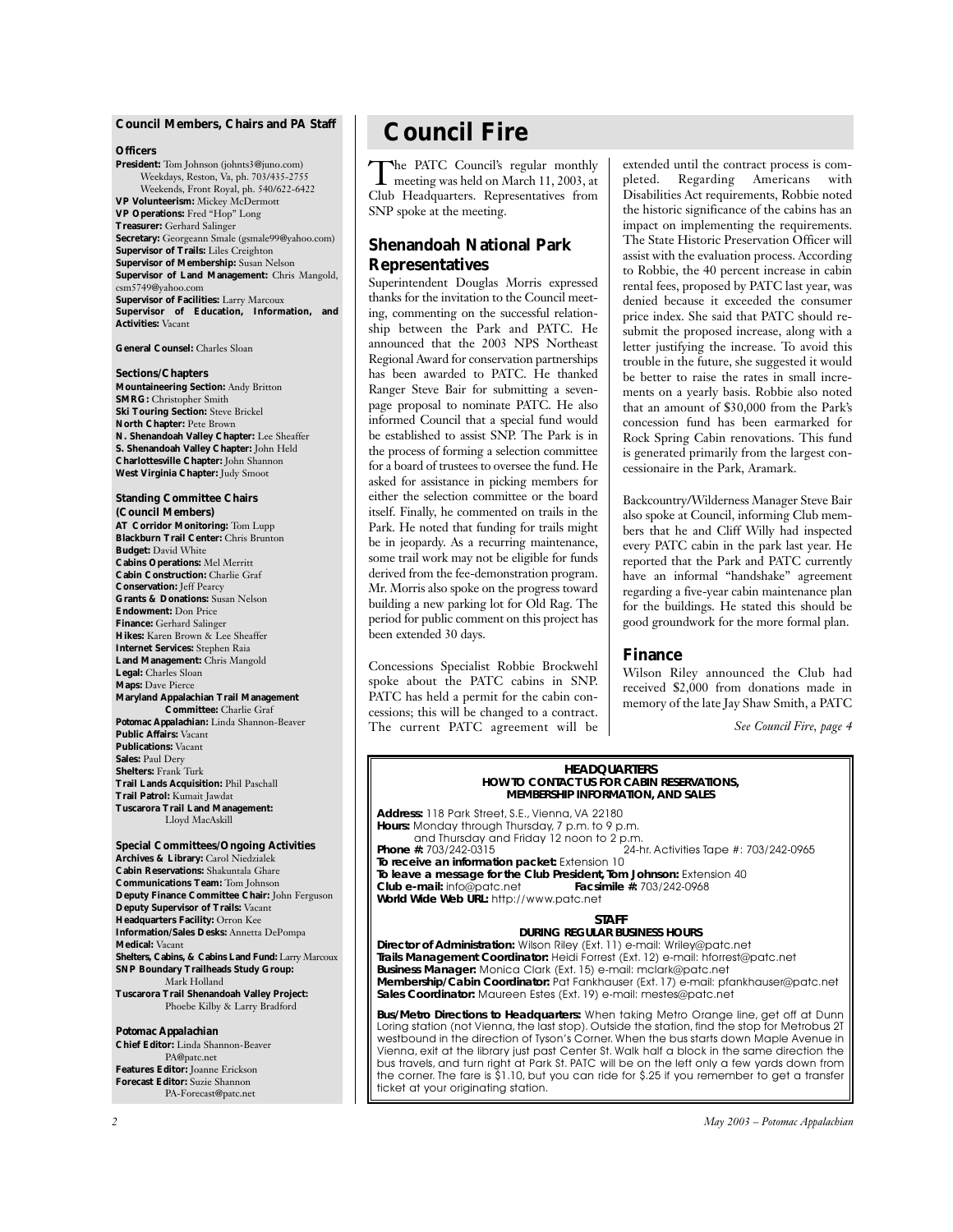# **Tom's Trail Talk**

## **Trail Land and You**

 $\mathbf{D}^\text{id}$  you know that between 1940 and 1990 the population of Maryland grew more than 100 percent? Or that Loudoun County is the third-fastest growing county in the United States? Did you say that you see the subdivisions rising out of farm and forest land every day? Did you say that you already knew that because you drove through Round Hill, Va., last weekend?

I guess we all know the threat. We live in an area of explosive growth, and there is no end in sight. In 1921 Benton MacKaye mapped out a large green swathe of land that would surround the AT, running from Maine to Georgia and forming a barrier to the encroaching metroplex. He dedicated the rest of his life to protecting that green swath, so that the AT would become an environment, not simply a trail. So what will happen to that land?

PATC is in partnership with the ATC Land Trust to preserve land parcels from development. It is hit or miss. When land comes on the market, if it is important to the environment that MacKaye envisioned, we try to keep it in its natural state. If the land parcel is small enough, we sometimes buy it. If it is large and expensive, we try other ways. A conservation easement is one way.

The Carleton Penn property in northern Loudoun County runs along almost two miles of the AT between Keys Gap and Harpers Ferry. At \$1.275 million, it was too expensive for the AT Land Trust and PATC combined. So ATC decided to find conservation buyers. With a loan from PATC, they secured the right to buy from Judge Penn and are in the process of finding conservation buyers – people who are willing to buy a tract with conservation restrictions that will keep the land undeveloped in perpetuity.

## **You Can Help**

There are many ways for a private citizen to protect the land for future generations. You can become a conservation buyer and donate an easement to the Club. If you own land near a trail, you can donate it to the Club. Or you can sell it to PATC at less than fair market value – this is called a bargain sale. You can give it to the Club in your will, and even retain a life estate that permits you to live and work on the land for as long as you live.

Any way you do it, the transaction has tax advantages. Such gifts are considered donations to tax-exempt organizations (PATC is tax-exempt). This means that you benefit financially, and so does the Club. And the land stays in its natural state forever.



If you don't own land that could be important to the Trail experience, you might consider donating assets (land not near the Trail, stocks and bonds, or just cash) that PATC can convert into money for the trail lands fund. Because of the meager returns from our endowment over the past several years, our fund is just about empty, and we literally don't know where money for our next land purchase will be coming from. So consider getting involved in the land effort. Feel free to contact me at johnts3@juno.com or 540/622-6422. ❏

*—Tom Johnson*



## PATC Trail Patrol Presents 1st Annual National Trails Day Event Dickey Ridge Visitor Center, SNP Saturday, June 7



Trail Patrol is sponsoring an all-day event in the Shenandoah National Park that highlights PATC's diverse activities and teaches people how to enjoy the outdoors safely and with minimal impact to the environment. The event is designed to encourage both beginners and experienced outdoorsmen and women to learn more about the outdoors and to encourage conservation activities through involvement in PATC activities.

The following are some of the planned activities:

## **Workshops**

- Trail Patrol and other PATC experts introduce visitors to:
- Beginning hiking Hike leadership
- Safety in the outdoors Leave No Trace
- Backpacking essentials Hiking apparel
- Trail construction and maintenance
- Mountain rescue (Shenandoah Mountain Rescue Group)

## **Hikes**

You may sign up for the hike of your choice (first-come, first-served), including these:

- Hike for family with young hikers Beginner hike
	-
- Hike for parents with infants Strenuous hike Natural and cultural history hike Moderate hike • Natural and cultural history hike

If you would like to present a workshop on a PATC activity, or to get more information, please e-mail or call Kumait Jawdat Kumait@jawdats.com or 202/328-8137 (6:00 to 9:00 p.m. evenings or weekends).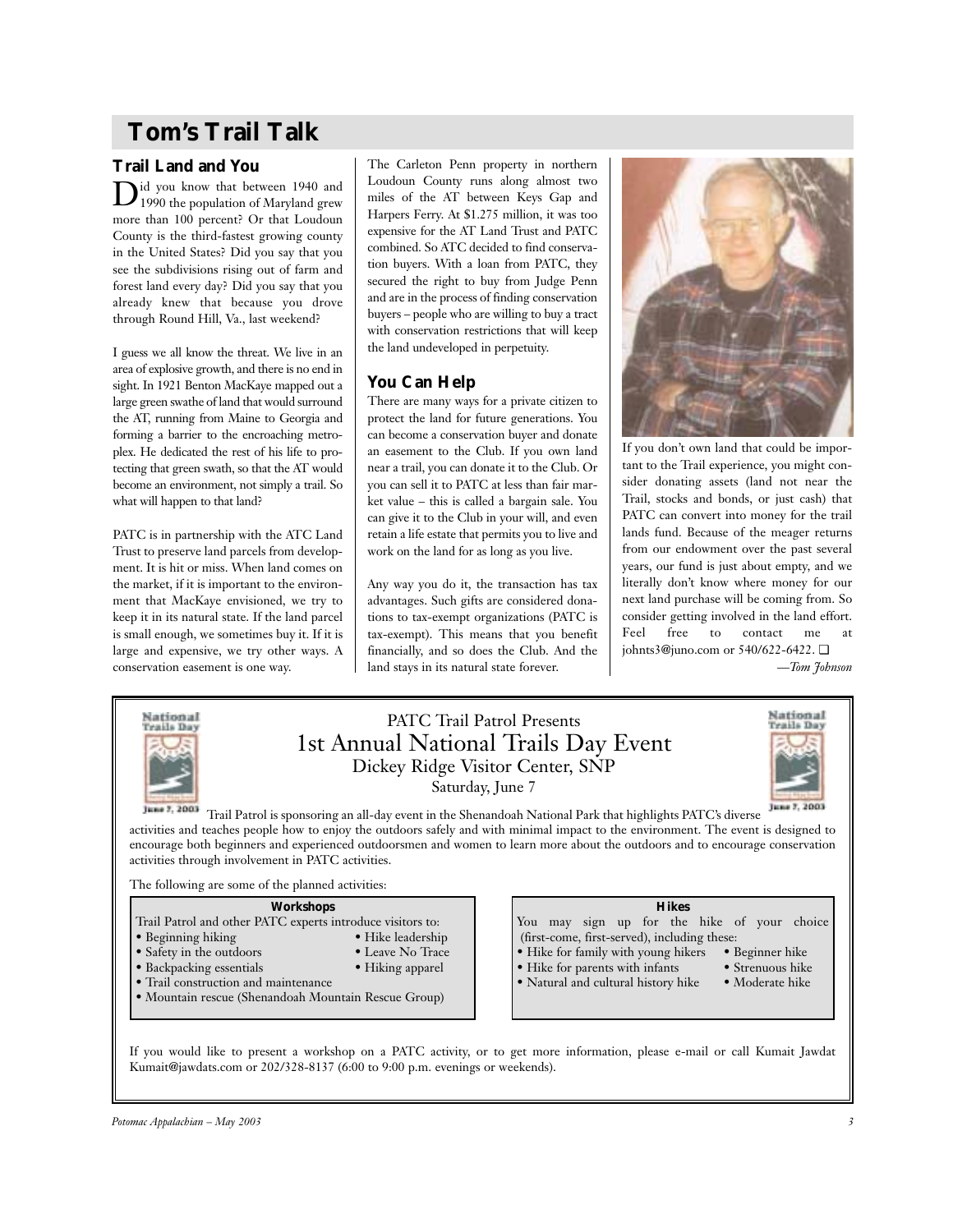# **Bob Pickett's Appalachian Nature: May is the Birding Month**

 $M$ ay is the last month of what I call the great spring triumvirate. For  $M$ me, March starts the season with the gathering of spotted salamanders and frogs, while April's leafless forest brings spring ephemeral wildflowers. May can only mean the return of our neotropical migrant birds. Every spring, the bird population in North America grows by 2 to 5 billion with the arrival of these migrant birds which winter in southern Mexico, Central America, northern South America, and the West Indies. These migrants include thrushes, vireos, swifts, tanagers, flycatchers, orioles, swallows, and the warblers. In fact, in North America, of the 650 breeding bird species, 332, or 51 percent, are neotropical migrants.

In Shenandoah National Park, this migration tends to peak in numbers by the first or second week in May. Since 1952 the Audubon Naturalist Society has conducted a May bird census. Counting yearround residents as well as migrants, the Society has recorded some 154 different species. It's a wonderful and bewildering time to identify birds by song or by sight.

These migrants are primarily insectivores and have spent their winter sharing the neotropical forests with the resident bird populations. The timing of their return matches the emergence of insects in our forests. And the insects, in turn, key their metamorphosis on the availability of their food source, namely the emergence of plant foliage.

## **Impact of Foliage, Insects, Birds**

I love spring in our forests. Everything seems to come back to life, and it's all due to the increasing daylight. When you look at nature and how it runs, you see our life forms are fueled by solar energy input, more specifically, how this energy source is utilized. In our spring ecosystem, a tremendous amount of energy is captured in the biomass of plant foliage, insects, and birds. All three of these are closely related, and impacts on any one of these energy sources will greatly influence the other two. For example, with the decreasing numbers of neotropical migrants, one can imagine the increase in insect populations that would result. Similarly, cutting down the forests removes fuel for the insects, which reduces the fuel for our migrants (not to mention reducing habitat). As we humans diminish any of the three of these life forms, we reduce the fertility and diversity of our natural ecosystem.

Our Eastern deciduous forests can be characterized by a few dominant life forms. Certainly, salamanders are one of these defining elements, with more species found in North Carolina than all of Europe. Oaks, which basically fuel the animal community through the fall and winter through their mast production are certainly another key member. Ferns would have to be another member of this exclusive club. But this limited list would not be complete without including the wood warblers, found nowhere else in the world but in North America. Of the 115 wood-warbler species in this strictly New World tribe, about 60 range north of Mexico. Frequently, on a good day, 15 or more species of warblers have been found on a single morning in May. Thirty-three or more species have been recorded in every state in our region.

Listening and looking for these warblers and the other birds of our forests is a rite of spring. In addition to playing a major role in the energy cycle of our forests, birds are often extremely colorful and vocal. If you'd like an opportunity to learn more about our native birds, you're welcome to join us May 17 for a day in the field. Look in the Forecast section of the *PA* for more details on this program. ❏ *—Bob Pickett*

## *Council Fire, from page 2*

member from Mercerville, Pa., who had thru-hiked the AT, canoed the Mississippi, and worked on the Tuscarora Trail for 20 years. Wilson reported \$605 was spent on snow removal at Headquarters during the recent snowstorms. Mr. Salinger distributed the monthly budget report for February 2003, noting that sales had been slow. He also reported a \$52,000 loss for the month; however, that included the short-term loan of \$53,000 to ATC.

## **Trails and Lands**

Vice President of Operations Hop Long reported attending the Lee District Forest Service Trail User Meeting, noting that about half of the 30 attendees were horseback riders. Four members from PATC were present. Supervisor of Trails Liles Creighton reported attending the March Forest Service meeting. He announced that this summer's work for the Massarock Crew has been planned. Regarding safety, Liles reported several upcoming training dates for trail maintenance and chainsaw certification. He also spoke on new safety requirements instituted by the Forest Service. Tom Johnson informed Council that the three PATC representatives to the ATC Strategic Planning Meeting had been selected: Liles Creighton, Kerry Snow, and Tom Johnson.

## **Facilities**

Supervisor of Facilities Larry Marcoux notified Council that a committee would be formed to examine the potential sale of the Headquarters property. The committee will ascertain the Club's needs, including storage, parking, and room to grow.

## **Membership And Volunteerism**

Supervisor of Membership Susan Nelson submitted a membership report for March 2003 showing total membership to be 7,001. Vice President of Volunteerism Mickey McDermott reported attending the AHS advocacy conference. He reported some statistics of interest comparing ATC and the Florida Trails Association. He also reported the theme for this year's National Trails Day is "Healthy Trails, Healthy People." Supervisor of Information, Education, and Activities Mal Fordham reported more progress on the Club computer problem. He informed Council that the Computer Committee would be organized into database, networking, and Web site subcommittees.

## **Other Business**

Dave Pierce informed Council that he contributed seven data points to the 2003 edition of the "AT Data Book," and noted which publications will need editing as a result of changes to the AT.

Maryland AT Manager Charlie Graf reported that a special use permit has been awarded to the Willard family for pastureland. This will preserve an open vista and cultural landscape. He also announced that, with two other volunteers, he completed installing a privy accessible to people with disabilities at Annapolis Rocks.

The March Council meeting was attended by 10 Club officers, eight committee chairs, two chapter representatives, one section representative, three other members, one staff person, and three representatives from Shenandoah National Park. ❏

*—Georgeann Smale, Secretary*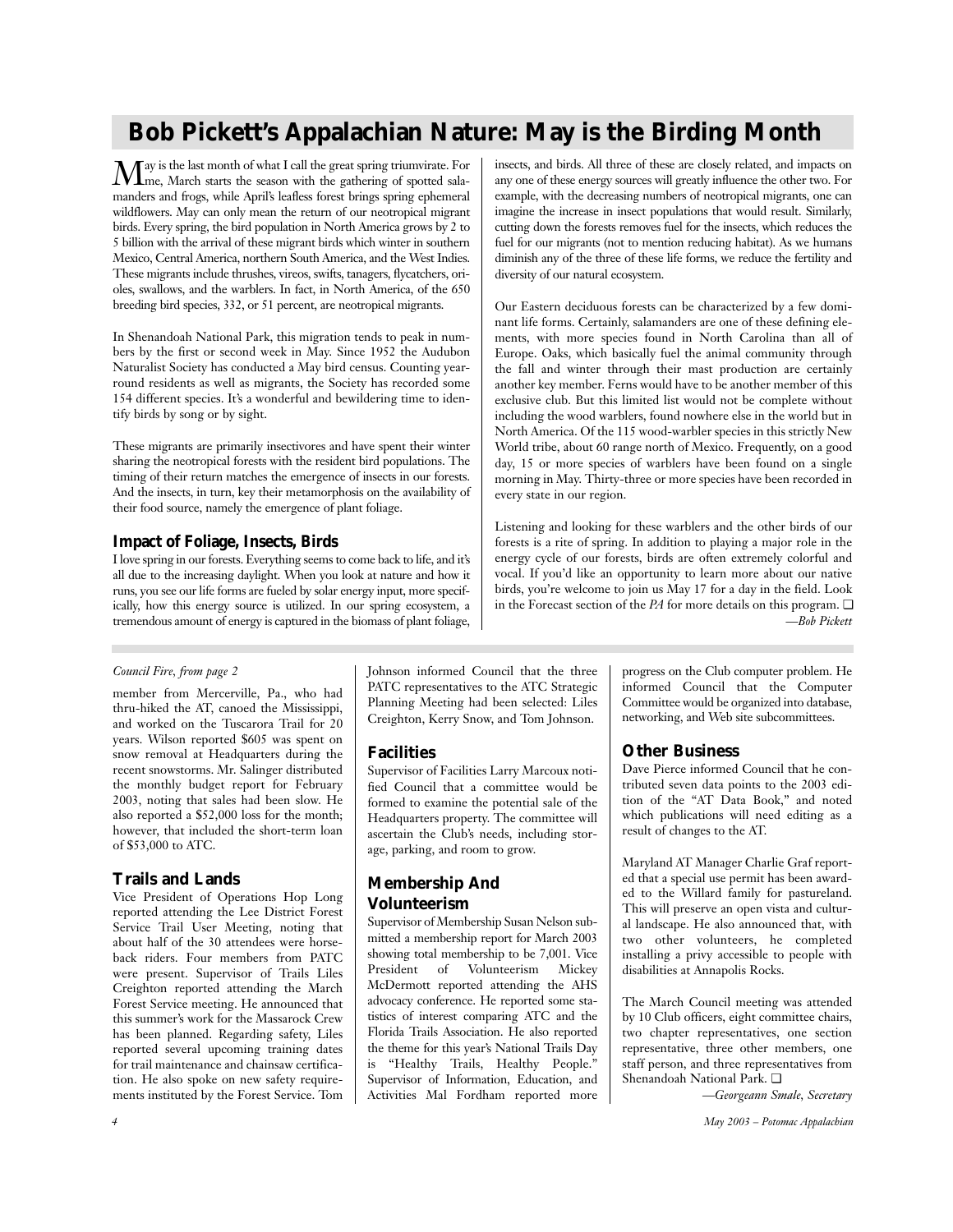# **Tracking Big Foot Along the Potomac River**

 $\prod$  f you hid indoors from the snow of this past winter, you can be assured that hiking was still available close to home. That is what f you hid indoors from the snow of this past winter, you can be 28 hearty souls found after one of the February snows as they hiked down the upper half of the Potomac Heritage Trail (PHT). The hike was part of a new joint American Hiking Society (AHS)-PATC endeavor to connect with staffers on Capitol Hill and other government park authorities. Sponsored by the House Trails Caucus – an ad hoc group of dozens of members of congress – the hikes are led by PATC to different locales each season.

The fall hike was to Sugarloaf Mountain in Maryland to see autumn colors, and this winter's hike on the PHT highlighted Mother Nature's work which provided a smooth carpet of six inches of snow.

Starting beneath the American Legion Bridge, the 28 souls (thankfully, only five only had sneakers) tracked through the snow to enjoy the solitude of the upper PHT. PATC District Manager Bruce Glendening provided stories along the way about the history of Plummer's Island, the CIA presence, and the water gauge that measured the historic 1936 Potomac River flood, which put most of what is now the PHT under 15 feet of water.

No sign of Bigfoot was found, but tracks of fox and deer were abundant since we were the first trekkers after the fallen snow along this portion of the PHT. Timing for the hike was perfect as the Potomac began to rise shortly thereafter with the President's Day snowfall, putting many portions of the PHT under water during the early spring.

After five miles of snow-hiking, the group finished at Fort Marcy, hearing about the Civil War encampment and a more recent event on the PHT provided by Vince Foster's (Clinton aide) suicide in 1993 on the Fort grounds. At the conclusion, hikers considered the boast that the PHT is the "best urban trail" in America, with a trail-



*House Trails Caucus hikers step gingerly across the snowcovered boulder crossing at Dead Run on the PHT.*

head being within five miles of a major metropolitan center and a quarter-mile of the Rosslyn Metro stop (Portland, Ore., trails were offered as competition). No matter one's position on the "best urban trail" boast, House staffers and some Interior Department staff left with a new appreciation of what can be found close at hand to Washington, D.C., and the serenity of the Potomac River in winter.

Next up for the PATC-AHS series is a wildflower hike somewhere close to the Shenandoah, and then an early summer hike is scheduled to Annapolis Rocks and the AT. ❏

*—Bruce Glendening*

# **First Public Hike of PHT's New Laurel Hill**

The Potomac Trail Council has finally received permission from both the Fairfax County Park Authority and the Northern Virginia Regional Park Authority to construct new trails on their lands, which enables this unique National Trails Day (NTD) event. This is the first public hike of the new Laurel Hill (former Lorton Prison) section of the Potomac Heritage National Scenic Trail and Fairfax Cross County Trail. It completes the fourth and final leg of the Ultimate Cross County Hike, begun last year for NTD.

Ultimate Cross-County Hike, June 7, 2003. 8 a.m.: Final Leg: First public hike along Laurel Hill section of the Potomac Heritage National Scenic Trail and Fairfax *See Laure; Hill, page 19*

*Potomac Appalachian – May 2003 5*

## **Tails from the Woods by George Walters**



<sup>c</sup>i don't Know what it is either Martha... But the Guys are all fascinated by it!"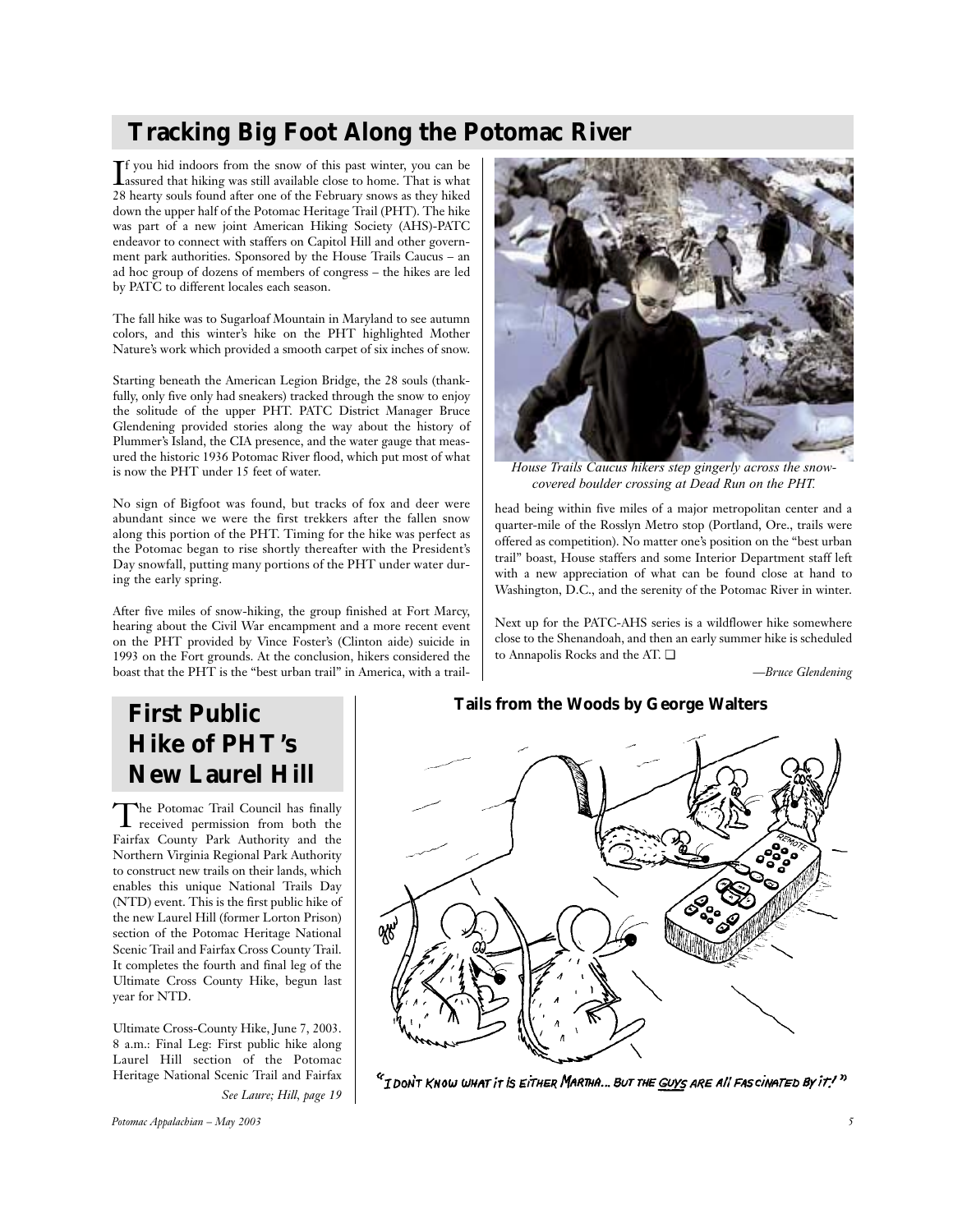# PATC Trail Patrol Presents Wilderness First Aid

by NOLS Wilderness Medicine Institute Sat. - Sun., May 17-18

Be prepared for the most common medical emergencies you are likely to encounter in the backcountry. This hands-on two-day course covers a wide range of wilderness medicine topics for people who travel and work in the outdoors, including:

- patient assessment
- head injuries
- shock and bleeding
- wound management
- fractures
- dislocations
- heat and cold injuries
- lightning
- anaphylaxis
- unconscious patients
- first aid kits

Cost: \$100. Subsidized price includes: • certification upon successful completion

- Saturday dinner and Sunday breakfast • lodging (bunks are first-come, first-
- served; space outdoors for tents).

Conditions: PATC membership, rreregistration and pre-payment required. Limited space. E-mail Kumait Jawdat at kumait@jawdats.com to reserve a place and arrange payment.

Additional course information available at www.nols.edu/wmi/courses/.

## **National Park Service Award Ceremony Delayed**

The NPS Partnership Award ceremony, originally scheduled for Wednesday, March 19, 2003, in Philadelphia, was cancelled over Homeland Security issues. There has not been a date set as yet to present this award, but we will let you know as soon as we have more information. ❏ *—Editor*

## *Barbeque, from page 1*

\$5 for children under seven. (Babies are free!) The registration fee covers happy hour, beginning around 5:00 p.m., dinner, beverages, and dessert on the 12th, as well as camping or bunking privileges. In addition, breakfast is served to all participants on the 13th.

There is limited parking right at Blackburn, but cars can be parked in various locations, except where prohibited, along the dirt road leading to the cabin. For those who want to get in as much hiking as possible, cars can be parked at the bottom of the road, providing you with approximately a mile to stretch out those legs.

So pack up your gear, put on your hiking boots, and join us for a truly enjoyable, recreational, and culinary weekend.

Please mail the attached registration form along with the appropriate fee to Lisa Still at: 5812 Cove Landing Rd., Unit #302, Burke, VA 22015.

• Checks should be made out to Lisa Still and sent with the accompanying registration form no later than June 30, 2003.

• As much as we love them, please leave your dogs at home or at the pet hotel!

• Due to its success last year, we are holding the 2nd Annual Dessert Contest. Bring your best cookies, cakes, pies, or otherwise Grandma's favorite recipe. Prizes awarded to first-, second-, and third-place winners.

Volunteers are welcome and needed for several activities. If you would like to assist with this event or have any questions, please contact Caren or Blaine Robinson at 703/560- 1361 before 9:00 p.m. or e-mail them at imshemish@aol.com. ❏

*—Caren Rothstein-Robinson*

## **Schedule of Events:**

## **Saturday, July 12 – Blackburn Trail Center**

- 10:00 a.m. Long Hike (7 miles)
- 11:00 a.m. Short Hike (3 miles)
- Lunch (On Your Own)
- 1:00-2:00 p.m. Arts and Crafts
- 2:30-3:30 p.m. Children's Scavenger Hunt
- 5:00-6:00 p.m. Happy Hour
- 6:30-7:30 p.m. BBQ Dinner
- 7:30-8:00 p.m. Dessert Contest Judging and Prize Award & Raffle Drawing
- 8:00 p.m.-? Relaxing, Game Time, and Music on the Porch (bring your favorite games and/or instruments)

#### **Sunday, July 13 – Blackburn Trail Center**

• 8:30-10:00 a.m. Breakfast and Farewells! ❏ *—Caren Rothstein-Robinson*

| Blackburn Summer BBQ Registration - Saturday and Sunday, July 12-13, 2003                                                              |                  |                                                                                                                                                                                                                                                                                                                                 |  |
|----------------------------------------------------------------------------------------------------------------------------------------|------------------|---------------------------------------------------------------------------------------------------------------------------------------------------------------------------------------------------------------------------------------------------------------------------------------------------------------------------------|--|
| Name:                                                                                                                                  |                  |                                                                                                                                                                                                                                                                                                                                 |  |
| Address:                                                                                                                               |                  |                                                                                                                                                                                                                                                                                                                                 |  |
| Phone: $(\text{day})$<br>(evening)                                                                                                     |                  |                                                                                                                                                                                                                                                                                                                                 |  |
| DESSERT CONTEST ITEM:                                                                                                                  |                  | (If interested, please indicate what delicious item you will be entering!)                                                                                                                                                                                                                                                      |  |
| Number of adults:                                                                                                                      | (@ \$30.00 each) | $\mathbf S$ and $\mathbf S$ and $\mathbf S$ and $\mathbf S$ and $\mathbf S$ and $\mathbf S$ and $\mathbf S$ and $\mathbf S$ and $\mathbf S$ and $\mathbf S$ and $\mathbf S$ and $\mathbf S$ and $\mathbf S$ and $\mathbf S$ and $\mathbf S$ and $\mathbf S$ and $\mathbf S$ and $\mathbf S$ and $\mathbf S$ and $\mathbf S$ and |  |
| Number of children ages 7-15:                                                                                                          | (@ \$15.00 each) | $\mathbb{S}$ and $\mathbb{S}$                                                                                                                                                                                                                                                                                                   |  |
| Number of children 6 and under                                                                                                         | (@ \$5.00 each)  | $\mathbb{S}$ and $\mathbb{S}$                                                                                                                                                                                                                                                                                                   |  |
|                                                                                                                                        | Total enclosed:  |                                                                                                                                                                                                                                                                                                                                 |  |
| Please mail reservation form and check to: Lisa Still at 5812 Cove Landing Rd., Unit #302, Burke, VA 22015.                            |                  |                                                                                                                                                                                                                                                                                                                                 |  |
| Registration forms must be received no later than June 30, 2003<br>IMPORTANT: Please be sure to make your check payable to Lisa Still. |                  |                                                                                                                                                                                                                                                                                                                                 |  |
|                                                                                                                                        |                  |                                                                                                                                                                                                                                                                                                                                 |  |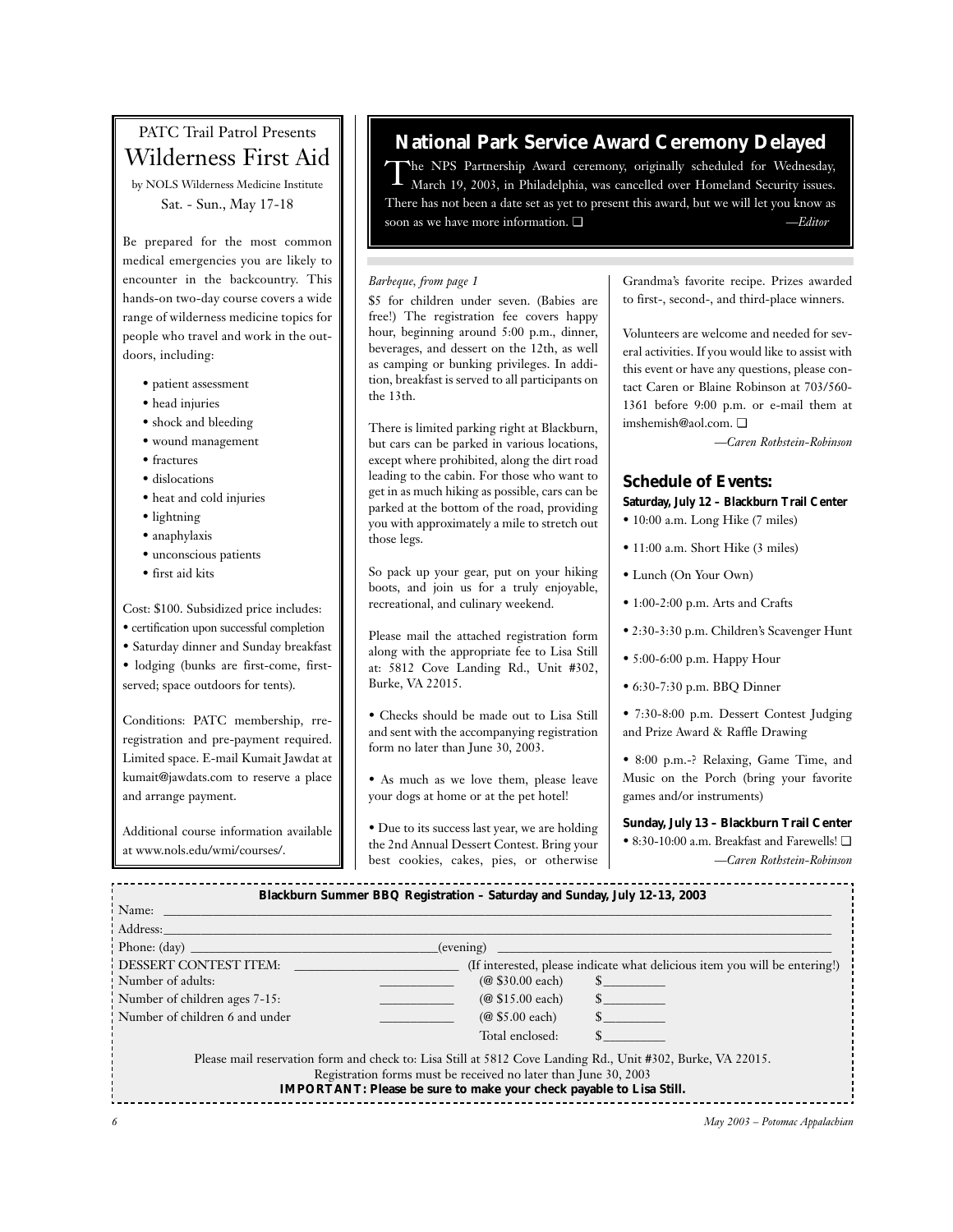# **Trail Patrol Awards**

PATC Trail Patrol annually recognizes its members for outstanding service to the hiking community in three categories: PATC Service Awards, Trail Patrol Century Awards, and Trail Patrol Volunteer of the Year.

## **PATC Service Awards**

The following Trail Patrol members received PATC Service Awards for the 2002 period (Oct. 1, 2001 – Sept. 30, 2002) "in recognition of outstanding volunteer work in support of the Club's activities."

#### **John Buchheit**

John made important contributions as a Leave No Trace Master and backpacking instructor for the Trail Patrol. In both areas he brought exceptional skills and educational abilities.

## **Karen Crawford**

The New Members Coordinator, Karen presided over the admission of many new Trail Patrol members, corresponding with hundreds of prospects. She also provided instruction to the Hike Leadership Training program.

## **Dave Erdman**

Dave recorded the minutes of Trail Patrol meetings over the course of the year, maintained the roster, and tracked a variety of items for the Chair, in addition to finding time to hike regularly. Dave has made it possible for the first time to provide regular minutes of the meetings.

## **Ben Fernandez**

As Chair of the Trail Patrol Hike Leadership Training Committee, Ben continued to expand the program and educate prospective leaders about the skills of conducting safe, enjoyable hikes. Ben also continued his enthusiastic support for several Trail Patrol programs, including membership training, outreach programs, administration, and as a backpacking instructor. He also was active in leading Meet the Trail Patrol hikes.

## **Mal Fordham**

The Trail Patrol Volunteer of the Year in 2001, this year Mal continued his outstanding work on many fronts. As the Trail Patrol Ridgerunner Coordinator, Mal hired, helped train, managed, and supported PATC's three Ridgerunners. In addition, Mal was an instructor with the Backpacking Committee and the Hike Leadership Training Committee, provided Leave No Trace training on several occasions, and conducted many patrols.

#### **Joe Gareri**

Joe continued to play an important role in the backpacking group, leading out-

Potomac Appalachian - May 2003

ings, providing instruction, and helping organize classes.

## **Hal Hallett**

As in past years, Hal contributed to the Trail Patrol on many fronts. As co-founder with Larry Eads of the backpacking program, Hal continued to inspire the group with enthusiasm for the outdoors and a sense of responsibility for maintaining it. Hal has continued to offer his uniquely qualified instruction on Leave No Trace.

#### **Mark Hingston**

As Trail Patrol Treasurer, Mark tracked the group's budget. Mark also provided instruction at Trail Patrol training sessions and at Hike Leadership Training, while maintaining a steady schedule of patrols.

### **Greg Howell**

Greg contributed in a variety of ways, most significantly as one of the primary Leave No Trace instructors and as a backpacking instructor.

## **Barbara Logan**

Barbara played an important role in the Trail Patrol training as an organizer and instructor. Barbara also developed, with Chris Logan, a 10-minute-long video describing Trail Patrol's mission and activities.

### **Chris Logan**

The Training Officer, Chris organized two highly successful weekend training sessions, and he followed and monitored the development of probationary members up to their induction into Active status. Chris also worked with Barbara Logan to shoot and produce the Trail Patrol video.

## **John Luck**

As Trail Patrol Vice Chair, John supported the Chair and ensured that Trail Patrol continued to function in his absence. John wrote articles about the Trail Patrol and took photographs that were published in the *PA*, he regularly represented Trail Patrol at PATC New Members meetings, and patrolled regularly.

#### **Larry Marcoux**

Backpacking Committee Chair, Larry devoted his usual tireless efforts to promoting the backpacking courses, organizing them and ensuring that they were conducted smoothly and efficiently.

## **Anniell Miller**

Anniell continued her extraordinary development of the Trail Patrol Leave No Trace program, providing LNT training to a variety of institutions in addition to PATC. The committee's dedicated members provided several training sessions over the year. Anniell also participated in a variety of other activities, including backpacking instruction and training new members.

#### **Catherine Pipan**

As the Operations Officer, Catherine has done a tremendous job organizing patrols. She has provided Trail Patrol with its first regular weekly newsletter, informing members of upcoming patrols and activities. She also led a large number of patrols.

### **Holly Wheeler**

The Trail Patrol Volunteer of the Year in 2000-2001, Holly has continued to support the Trail Patrol's mission in several ways: as a hike leader, as a backpacking instructor, and as a Trail Patrol instructor.

## **Trail Patrol Century Awards**

The Century Award is given to each member who reports 100 miles or more of patrols during the year. In 2002, Kisun set a new record of miles patrolled by a Trail Patrol member in one year – by hundreds of miles! Overall, Trail Patrol reported three times as many patrol miles as in any preceding year. Kisun Han: . . . . . . . . . . . . . . . . .562 miles Catherine Pipan: . . . . . . . . . . . . .208 miles Larry Knutson: . . . . . . . . . . . . . .200 miles Ben Fernandez: . . . . . . . . . . . . . .190 miles Mal Fordham: . . . . . . . . . . . . . . .182 miles Jonathan Ortega: . . . . . . . . . . . . .129 miles Georgeann Smale: . . . . . . . . . . . .125 miles Matthew Kirkconnell: . . . . . . . . .117 miles Jane Thompson: . . . . . . . . . . . . .101 miles

## **Trail Patrol Volunteer of the Year Ben Fernandez**

The Volunteer of the Year award is given to the Trail Patrol member who, in the opinion of the Chair, has contributed most to the success of the Trail Patrol endeavors. In 2002, the choice was made especially difficult because so many Trail Patrol members provided outstanding contributions.

The Chair chose Ben because of the variety of activities in which he participated and the enthusiasm with which he pursued them. Even though he had his hands full as Chair of the Hike Leadership Committee, he nevertheless managed to log 190 miles in patrol reports, led several Meet the Trail Patrol hikes, assisted in outreach activities, provided new member training, and supported the Chair in dozens of administrative activities. Thanks to all Trail Patrol members for your contributions, large and small. Let's make 2003 an even better year than last. ❏

> *—Kumait Jawdat PATC Trail Patrol Chair*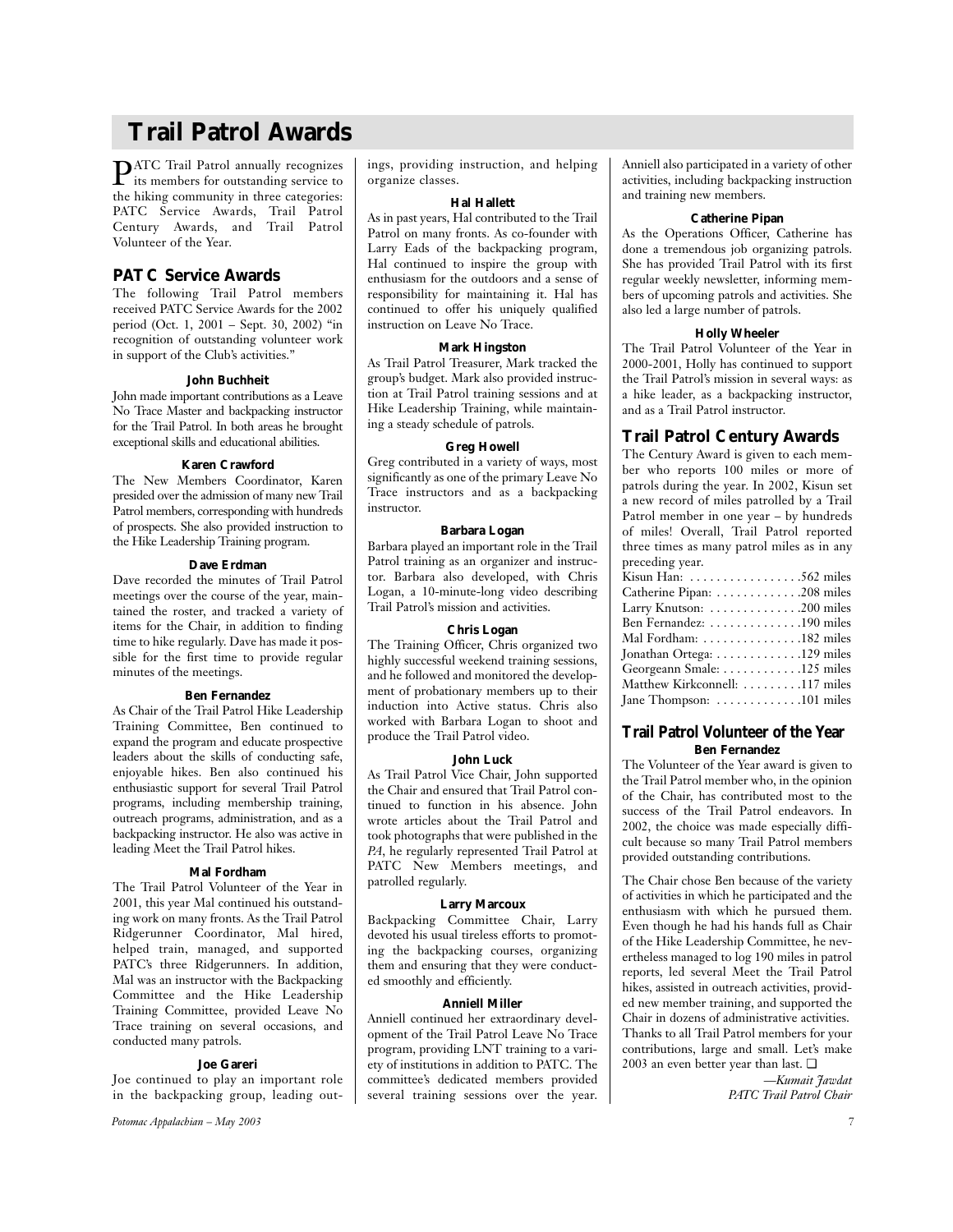# **Conservancy Protests New Wind Power Project in Mountains**

I Virginia Highlands Conservancy learned n November 2002, members of the West that the Guascor Group, a Spanish company with offices in Miami, was considering development of a wind energy project that would include 65 turbines atop Rich Mountain near Harman, W.Va. Guascor had approached some landowners to negotiate leases. The text of a protest letter from a West Virginia conservation group to Guascor follows:

"On Jan. 25, 2003, the Board of Directors of the West Virginia Highlands Conservancy voted to publicly oppose the construction of an extensive wind energy facility on Rich Mountain, near Harman, W.Va. We respectfully suggest that Guascor discontinue efforts to develop such a project.

"This decision is in line with a policy decided at our Oct. 20, 2002, board meeting: 'The Highlands Conservancy does not support permits for wind power projects that would degrade scenic vistas from Canaan Valley, Dolly Sods, Seneca Rocks, Spruce Knob and other special places in West Virginia.'

"The West Virginia Highlands Conservancy is among the state's bestknown environmental advocacy organizations. We have a special concern and institutional role in protection of the Monongahela National Forest, which surrounds Rich Mountain. We do our best to take a balanced view regarding wind energy. We applaud its contribution of clean,



renewable energy but must also consider issues regarding visual impact, endangered species, and avian impact.

"In this case, our assessment indicates that the impact on the scenic splendors of the

**Since 1992 the U.S. Department of Energy has been working to develop more efficient and lower-cost wind turbines. A project begun in 1994 dedicated \$40 million toward the development of two new turbines designed to be significant improvements over what was available. Both designs called for towers in excess of 200 and 300 feet, with rotors with diameters up to 177 feet. The average height of turbines in the early 1980s was just over 34 feet. Today many rotors exceed 262 feet, with tower heights in excess of 325 feet. The larger turbines allow for slower rotation speeds, resulting in fewer problems with bird collisions.**

**Noise level has been reduced through the years, and designers are now using colors that work to help blend the turbines in with the landscape.**

Monongahela National Forest, including the Spruce Knob/Seneca Rocks National Recreation Area and two Wilderness Areas, would just be too great. The turbines would be clearly visible from many points on Spruce Mountain, including the observation platform at Spruce Knob. They would also be clearly visible from other special places, including Mt. Porte Crayon, Haystack Knob, Shavers Mountain, Middle Mountain, and Roaring Plains, as well as the Gandy Creek, Dry Fork, and Laurel Fork Valleys. The changes in vista would be particularly disturbing on clear, star-filled nights and at sunrise and sunset.

"In our discussions with other developers, we have sometimes recommended changes to mitigate visual impact while maintaining the main thrust of their projects. Unfortunately, in this case, the impact appears so extensive that we don't think this is possible.

"We wish you the best of luck in your efforts to develop projects that will contribute to the world's need for renewable energy without degrading the resources we need to protect.

"Please feel free to contact us at any time for further discussion." ❏

*For more information, contact: Hugh Rogers, 304/636-2662, rogers@wvhighlands.org, or Peter Shoenfeld, 301/587-6197, peter@mountain.net.*

Elsie S. Kinsey, long-time Life Member of PATC, joined in 1952, died in February. She leaves her husband, Robert K. Kinsey, who still lives at 935 N. Halifax Avenue, Apt. 806-N, Daytona Beach, FL 32118. ❏

Rockwood H. "Adam" Foster, PATC member since 1980, died March 11, 2003. A government official in various departments including Republican member of the DC City Council, member of the DC Board of Elections, and vice president of the Metropolitan Washington Council of Governments. Also DC Commissioner and chairman of the Interstate Commission on Potomac River Basin and the C & O Canal National Historic Park Commission. ❏

*—Patricia Fankhauser*

# **In Memoriam Shenandoah National Park Seminars**

Shenandoah National Park, Va. – Following are seminars available in the coming months. **It's About Trout: May 24**

Learn about environmental factors affecting stream health as well as techniques for tying flies, casting, and identifying good trout habitat. Cost: \$30

## **Focus and Frame: June 7-8**

Join professional photographers Rob and Ann Simpson to learn the artistic and technical aspects of capturing nature on film during this two-day event. \$70

## **Stories in the Rock: July 12**

Join Robert Badger, author of "Geology Along Skyline Drive," for a day spent discovering the geological story of Shenandoah National Park. Learn the volcanic history of the Blue Ridge Mountains and see how geology affects more than the scenery. \$35

## **Air Quality: Aug. 9**

Join Park scientists and members of the neighboring community to learn about an issue that touches everyone. \$30

Registration includes the entrance fee to the Park, course instruction, and educational materials. Advance registration is required. Contact SNP's Education Office at 540/999-<br>3482 or go on-line at www. or go on-line at www. nps.gov/shen/2h5.htm. Shenandoah National Park Association members receive a 20 percent discount. For additional information, contact Lorrie Knies at 540/999-3489. ❏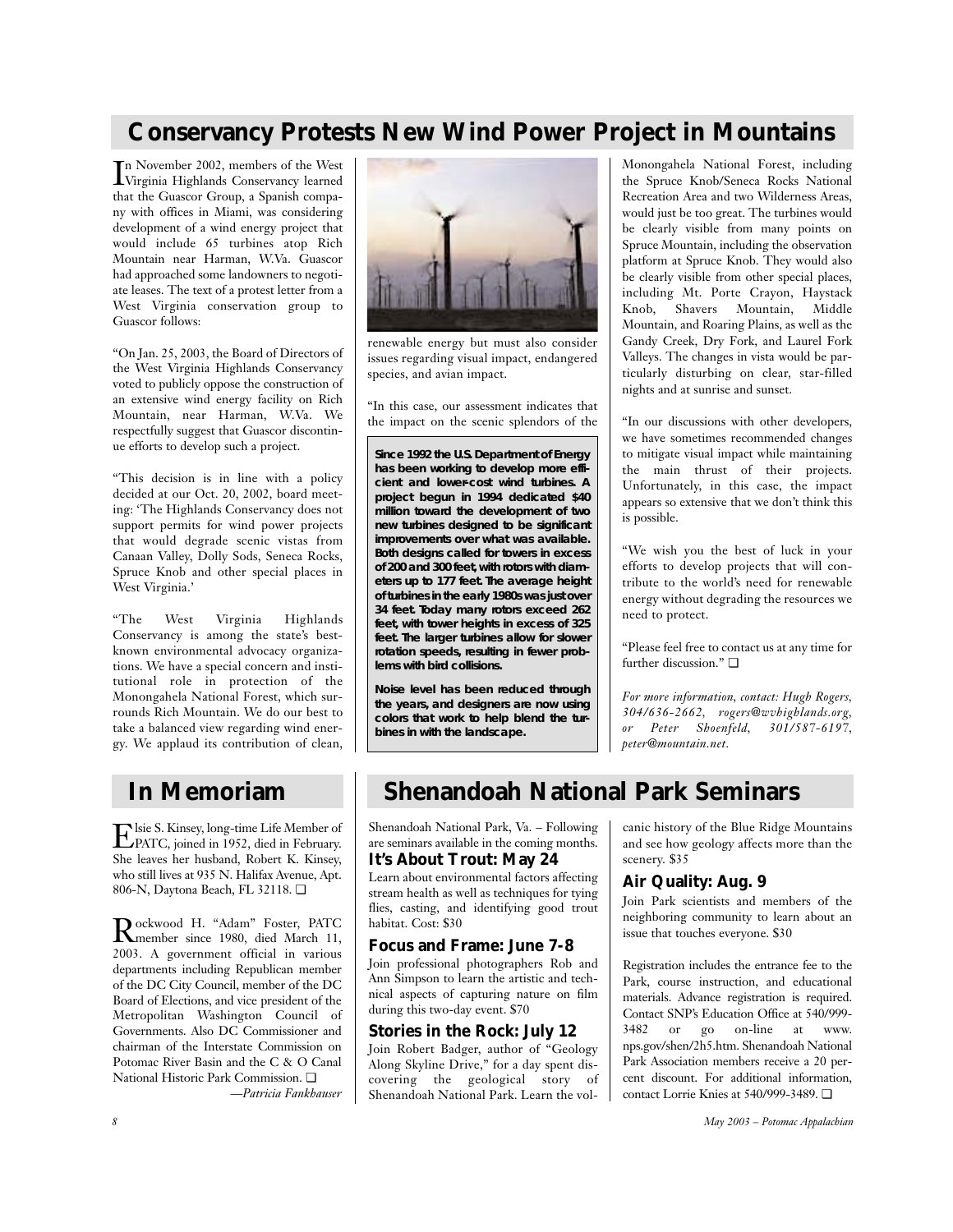# **Shenandoah National Park Announces Spring Opening Dates**

The arrival of warmer days signals the start of the spring travel season and the opening of facilities at SNP. Superintendent Doug Morris announced today that facilities have begun opening and openings will continue through the spring.

Visitor Centers will be operated as follows: Harry F. Byrd Visitor Center opened April 6; Dickey Ridge Visitor Center opened April 20; and Loft Mountain Information Center will open May 24.

Campgrounds will operate on the following schedule: Dundo and Big Meadows Campgrounds opened on April 4; Lewis Mountain Campground will open on May 2; Loft Mountain Campground will open on May 9; and Mathews Arm Campground will open on May 16.

Campground prices have increased this year and are as follows: Mathews Arm, Lewis Mountain, and Loft Mountain Campgrounds are \$16.00; Big Meadows Campground is \$16.00 off-season (April, May, and November) and \$19.00 in-season. Dundo Campground is \$32.00.

Elkwallow Wayside, Skyland Resort, and Big Meadows Wayside opened on March 28. Other Concessioner-operated restaurants, lodges, and associated facilities will operate as follows: Big Meadows Shower/Laundry opened on April 4; Big Meadows Lodge opened on April 17; Loft Mountain Wayside opened on April 18; Lewis Mountain Cabins and Lewis Mountain Campstore will open on May 2; Loft Mountain Campstore and Loft Mountain Shower and Laundry will open on May 9; and Panorama will open on May 16.

For more information about planning a trip to SNP, go to www.nps.gov /shen and click on the "In depth" section or call the park at 540/999-3500. ❏

*—Karen Beck-Herzog*

**Overseers Share War Stories, Develop 'Look' of Outrage**

The 4th Annual Cabin Overseers Meeting was held at Catoctin Cottage near Thurmont, Md., on March 8, 2003.

As in the past, a good time was had by all. Twenty-seven Overseers and several guests shared experiences and ideas and picked up new blankets, fire extinguishers, splitting mauls, and other useful items from the "free flea market." We also discovered The Bob Humphrey Look: a facial expression that seems to be common to anyone who is in charge of building a new PATC cabin when asked, "When will it be ready to go into the system?"

Tyler Somerville of Gypsy Spring, Tom Hebert of Eaton Hollow, Joel Anderson of John's Rest, and Park Anderson and Peg Mannuel of Rosser Lamb have all perfected "the look." Only Charlie Graf seems certain that his Tulip Tree Cabin will be ready to go in the system this year.

Tom Johnson, president of PATC, spoke on the importance of the cabins system and cabin Overseers to the Club. Jerry Bortner of Badger Fire Protection was there to give us information on the fire extinguishers his company donated.

A special award was created for this year's Most Improved Cabin. "The Order of the Silver Propane Tank" went to Tom Jorgensen, who carried out a major and very successful renovation at Weaver Cabin. Our "Left-Hand Person" award went to Cliff Willey for his work as SNP Cabins Regional Supervisor. Cliff arranged for \$30,000 in Park concession funds for the restoration of Rock Spring Cabin and improved our communications with the Park Service.

If you think you would like to join us as a cabin Overseer, the Cabins Committee has developed a Cabin Overseer Application. Cabin Overseers are expected to schedule work trips four to six times a year in order to keep cabins organized and well-maintained. A background of basic home-maintenance skills is useful. Please call or e-mail Pat Fankhauser at Headquarters if you are interested in applying. We expect a couple of positions to open this year. ❏

*—Mel Merritt*

# **Birding Field Day Inaugurates Shaver Hollow Natural History Program**

May is the peak of the breeding bird season in our Eastern forests, with 150 species known to nest in the Blue Ridge Mountains of Virginia. Walking through the woods in May, one cannot help but be impressed by the tremendous variety of bird songs heard and the colorful plumage that is seen darting above our heads. This diversity can also be a bit intimidating and frustrating, even to the experienced birder. Here is an opportunity to spend a day with an expert birder and learn a bit about the birds that make the Blue Ridge their home.

Saturday, May 17, marks the first of a series of field days to be offered this year by PATC. These programs will be held on Darwin and Eileen Lambert's property in Shaver Hollow, Va., located on the west side of the Shenandoah National Park, near Route 211 and Luray. Darwin and Eileen have donated a five-acre tract to PATC, where the Club is currently constructing the Tulip Tree Cabin. The morning will be spent in the field, spending four hours visiting a number of habitats, including open field, stream, lake, and wooded forests. We will adjourn to the Tulip Tree Cabin for lunch, where we can learn about its construction, which was done solely with hand tools. In the afternoon, our field experience will be supported by a two-hour classroom presentation on the evolution, classification, and role of birds in our forest ecology.

In addition to this birding program, we will be offering field day programs on butterflies, mushrooms, and geology as part of a broader Natural History Program, which PATC will be developing on the Shaver Hollow property. Notices will be provided in the Forecast section of *PA* and identified as Shaver Hollow Field Days. All programs are free. ❏

*—Bob Pickett*

*Potomac Appalachian – May 2003 9*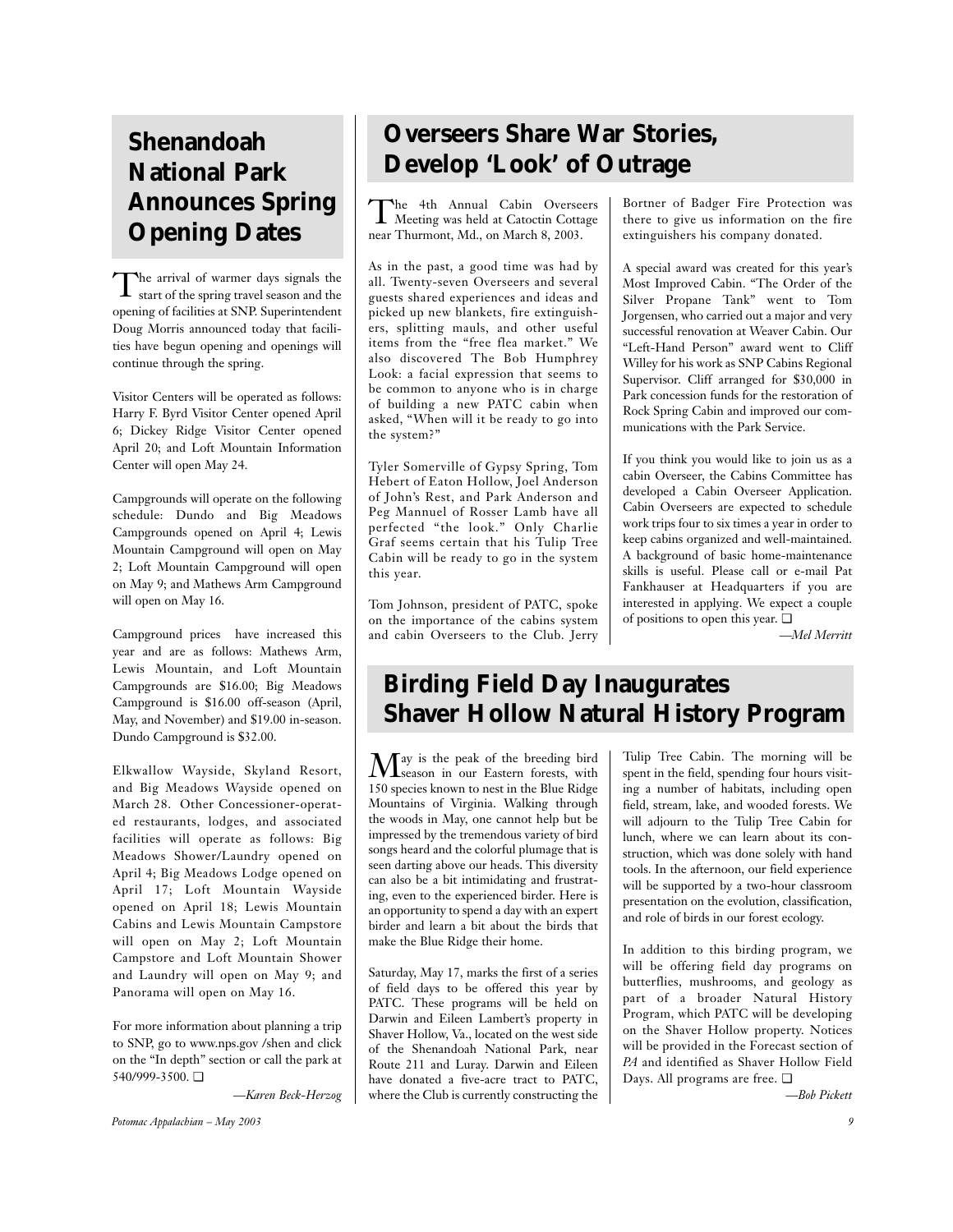#### **Charlottesville Chapter**

The Charlottesville Chapter hikes every Saturday; summer, winter, and in between. Hikes are usually 8 to 10 miles. We usually maintain trails on the last Saturday of the month. Meet at Sprint parking lot, 2307 Hydraulic Road, at 9 a.m., with food and water for the day. The majority of hikes are in the southern and central districts of Shenandoah National Park, with some in the north district and in George Washington National Forest. Our Chapter hikes are posted at www.patc.net/chapters/ char/hikes.html. INFO: Jere Bidwell 434/295-2143 or John Shannon 434/293-2953.

#### **North Chapter**

The North Chapter of PATC conducts monthly trail work trips on the Maryland and Pennsylvania sections of the AT and on the Pennsylvania sections of the Tuscarora Trail. We also lead hikes on these and other trails. Maryland AT work trips are generally held on the first and third Saturdays – contact Mark Mitchell (mdtrail@yahoo.com) 301/461-7048 for information. Pennsylvania work trips are generally held on the AT on the first Saturday and on the Tuscarora on the third Saturday – contact Pete Brown (peter.brown4@worldnet.att.net) 410/343-1140. Pennsylvania AT work trips also include an optional Saturday night stay at the Gypsy Spring cabin. Dinner, breakfast, and camaraderie available. For information on upcoming hikes, contact Chris Firme (bncfirme@innernet.net) 717/794-2855. For general chapter information, contact chapter president Pete Brown or visit the North Chapter home page: www.patc.net/chapters/north/.

### **KEY to Forecast Activities**

All events are marked for easy identification. Late changes or cancellations are listed on the weekly information tape (703/242-0965), which is updated on Sunday evening for the following seven days. The Forecast can also be found on PATC's Web site at www.patc.net/activities/forecast.html.

- $\bigstar$  Hiking Trips
- $\sharp$  Backpacking Trips
- .Trail Work Trips
- di Cabin/Shelter Work Trips
- $\ddot{\bullet}$  Special Events
- $\blacksquare$  Meetings
- $\ell$  Classes

*Note to all hike leaders:* Please ask nonmembers on your hike if they would like to join PATC, then get names and addresses so a Club volunteer can send them information packets. Thanks!

## **Chapters**

#### **Northern Shenandoah Valley Chapter**

The Northern Shenandoah Valley Chapter sponsors hikes in national and state parks and forests in the Shenandoah Valley vicinity, open to the public, on a monthly basis except during the winter. Hikes are posted in the Forecast. Other activities are in the NSV Chapter Newsletter. For further information contact Lee Sheaffer, (thumpers@visuallink.com) 540/955-0736.

#### **Southern Shenandoah Valley Chapter**

Please refer to our Web site at www.ssvc.org or the one linked to the PATC Web site for descriptions of hikes and work trips. We usually hike in the southern and central districts of the SNP and in the GWNF. Contact the listed hike leader for information about a specific event, or contact John Held 540/564-1926 or Michael Seth 540/438-1301 for more information.

#### **West Virginia Chapter**

Chapter meetings at Highacre are on the second Wednesday of Feb., Apr., Jun., Aug., Oct., and Dec. See Forecast for upcoming activities. For information about the chapter or to receive the newsletter, contact Judy Smoot 540/667-2036 or e-mail wvpatc@hotmail.com.

#### **Ski Touring Section**

**Meetings**

The Ski Touring Section has served since 1974 to introduce Washington area residents to crosscountry skiing and to provide cross-country skiing opportunities to experienced skiers. The Section sponsors winter weekend ski trips for all levels of skiers to nearby mountains in Maryland, West Virginia and Pennsylvania, as well as periodic social events year round. INFO: Steve Brickel 301/946-2520 or sbrickel@erols.com.

Meetings are held at PATC HQ,118 Park Street, S.E., Vienna, VA unless otherwise noted. **New Members (PATC) – First Wednesday** 7:30 p.m. Curious about the Club? Want to learn more? The best way is to attend a New Members meeting (but you don't have to be new to qualify). Attend the meeting and find the mysteries of PATC revealed in full. Refreshments will be served. Directions to PATC: Take Rt. 23 into Vienna, Va. and turn east on Park St. (Rt.675) to 118 Park St. on your left. INFO: Jane Thompson 301/565-6704 x208.

**Mountaineering Section – Second Wednesday** 8:00 p.m. – We meet every month unless noted in the Forecast. INFO: Mack Muir (MackMuir@edisaurus.com) 703/960-1697 or PATC's Web site: www.patc.net/chapters/mtn\_sect. **Shenandoah Mountain Rescue Group** Business meeting – Last Tuesday, 7:30 p.m. INFO: Zeb Whitaker (zw@tdcarchitects.com)

703/255-5034, then press #5.

#### **Mountaineering Section**

We're a diverse group of local Washington, DC area climbers. Young and old, male and female, crag rat, sport climber, and alpinist, active and armchair types – we all enjoy climbing in its many varieties. We also share common interests in promoting safe climbing, conserving the outdoors, developing new climbers' skills, representing the Washington area climbing community, and having fun! We provide instruction for those wanting to learn the basics – we're not a school, but we can get you started. We go climbing, either locally or further afield, nearly every weekend. In the winter we organize trips to the Ice Festivals in the Adirondacks and the White Mountains for beginning and advanced ice climbers. For further information contact Andy Britton,<br>(tallandyb@aol.com) 703/622-1920, or (tallandyb@aol.com) (MackMuir@edisaurus.com).

#### **PATC Midweek Hikes**

PATC's Vigorous Group hikes 8-10 miles at a fast pace; and the Easy Hikers hike 5-8 miles on trails with little elevation change. See below for scheduled trips; check the weekly tape (703/242-0965) on Thursday or Friday for any changes or additions.

#### **Other Clubs' Hikes**

Capital and Wanderbirds hike on Sundays, traveling by bus and leaving from downtown, with suburban stops as well. Center Club, Northern Virginia Hiking Club and Sierra Club hike on both Saturdays and Sundays using carpools, which often leave from a suburban Metro stop. Schedules are available at PATC Headquarters and are published in area newspapers on Fridays. The schedule of West Virginia Highland Conservancy outings in the Monongahela National Forest and surrounding areas is on their web site at www.wvhighlands.org.

## **Meetings**

#### **PATC Council – Second Tuesday**

7:00 p.m. sharp. The PATC Council meets every month to conduct business of the Club and once a year for a Dinner meeting. All members are welcome. Come see how we make decisions about your Club. INFO: Wilson Riley (wriley@patc.net) 703/242-0693 x11.

## **Trail Patrol – First Tuesday**

7:30 p.m. Trail Patrol volunteers are PATC's goodwill trail ambassadors to the hiking public. They provide a visible, reassuring presence on the trails, educating the public on good hiking practices, minimum impact hiking and camping ethics. Patrol members are trained in land navigation, emergency procedures, radio communications and personal equipment. All patrol volunteers are also expected to become certified in a recognized basic first aid course. Some equipment and uniform items are provided upon completion of training. INFO: Kumait Jawdat 202/328-8137 or see PATC's Web site: www.patc.net/volunteer/trailpatrol.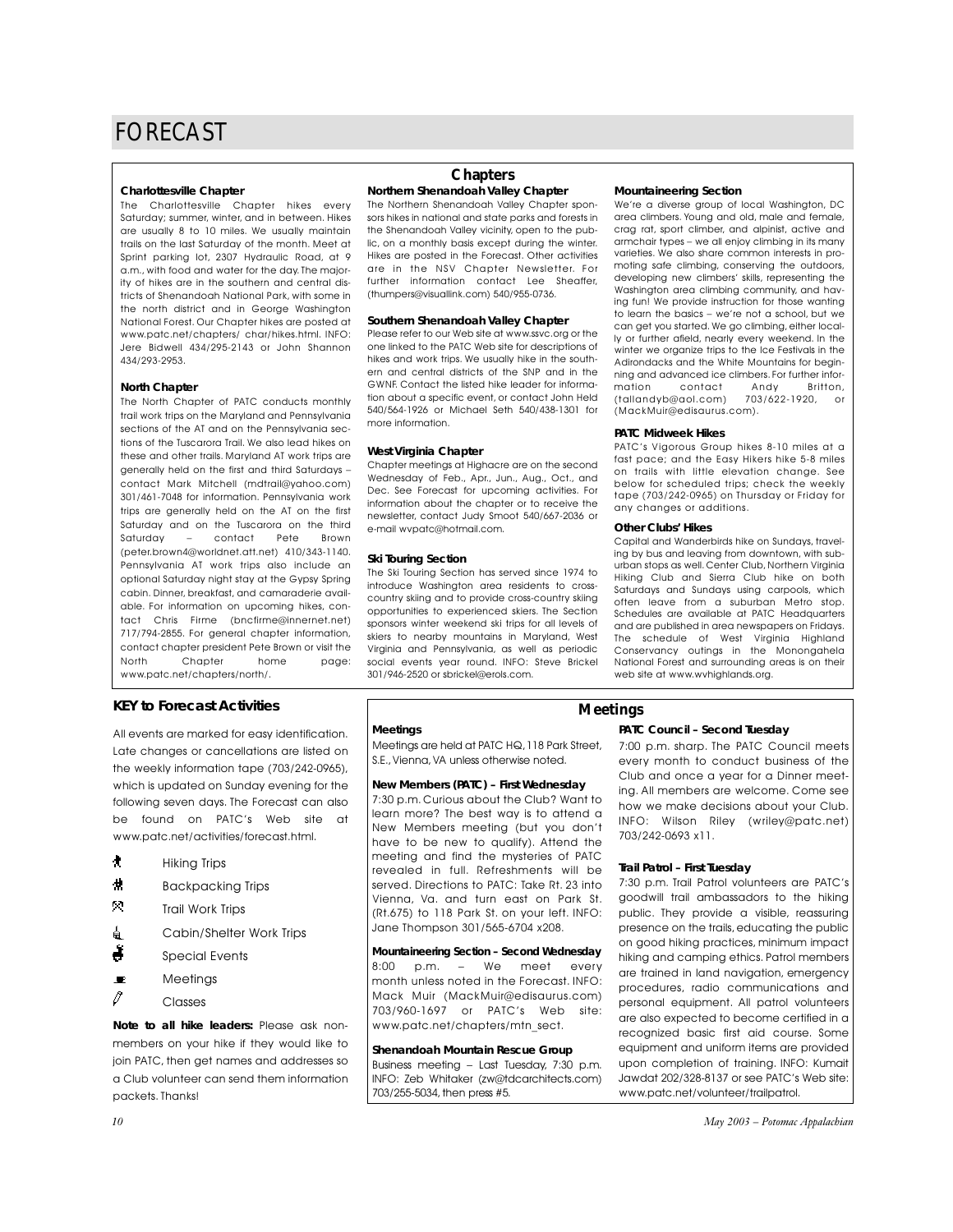## **MAY**

## **1 (Thursday) DEADLINE - June** *Potomac Appalachian* **Headquarters, Vienna, VA**

5:00 p.m.All items for the next issue of the newsletter due. Send Forecast events to PA-Forecast@patc.net and all other articles to PA@patc.net.

#### **1 (Thursday)** ` **HIKE - In-between Great Falls, MD**

Moderate 8-9 mile hike over varied terrain to include Billy Goat, Gold Mine, and River trails. Meet at 10:00 a.m. at the parking lot across from Old Anglers Inn on MacArthur Blvd. INFO: Nena Ewing 301/652-9147.

## **2 - 4 (Friday - Sunday)** ~ **BACKPACKING TRIP - Canyon Rim Trip Roaring Plains Canyon, WV**

Come enjoy a trail that is steadily on its way to becoming a star attraction in Roaring Plains. We will base camp and day hike to various overlooks of plentiful panoramic views of WV. Bring your love of the outdoors and a sense of adventure as this is not an established trail. Moderate. INFO: Susan Bly (sbly@shepherd.edu) 304/258-3319 between 7:00 and 9:00 p.m.

## **3 (Saturday)** ` **HIKE - Natural History Trillium Hike Linden, VA**

G. Richard Thompson Wildlife Management Area. Be a part of PATC history! Starting as far back as the late 1920's, PATC members have hiked along this stretch of the AT at this time of the year to revel in the beauty of the literally millions of largeflowered trilliums. Led for many years by trail overseer Herman Nolte, then by Paula Strain, Bob Pickett now hosts this famous hike for his 13th year. After a moderately difficult one-mile hike up to the AT, we'll spend the afternoon hiking through some of the densest stands of trillium known on the east coast. Yellow lady's slipper orchids, nodding trillium, and occasionally, showy orchis orchids, are among the many wildflowers seen along this trail. And as if flowers weren't enough, this is a great place for warblers and scarlet tanagers. Morels, snakes and common loons have also been found on this hike. Reservations: Bob Pickett 301/681-1511.

#### **3 (Saturday) <sup>T</sup>**. **RAIL WORK TRIP - Frederick County Appalachian Trail, MD**

Another great event in MD, moving rocks and dirt around and being happy it wasn't on your lawn! We meet at 9:00 a.m. in Frederick County. INFO: Mark Mitchell (mdtrail@yahoo.com) 301/461-7048.

## **3 (Saturday)** . **TRAIL WORK TRIP - Yankee Clippers Trail Crew Appalachian Trail, PA**

Meet at US 30 and PA 233 at the parking lot of Caledonia State Park. Departure from lot at 9:00<br>a.m. sharp. INFO: Pete Brown a.m. sharp. (peter.brown4@worldnet.att.net) 410/343-1140.<br>3-4 (Saturday - Sunday)<br> $\int_C$  CLASS - Wildowses Fire at a function

## **3 - 4 (Saturday - Sunday)** <sup>a</sup> **CLASS - Wilderness First Aid (WSC) Alexandria, VA**

A program of the Wilderness Safety Council, this eighteen-hour class includes classroom study, hands-on practice, and results in a two-year certification. The cost is \$140. Registration is limited to 25 people Registration required INFO: 25 people. Registration required. INFO: Christopher Tate (wfa.net) 703/836-8905.

*Potomac Appalachian – May 2003 11*

## **3 - 4 (Saturday - Sunday)** <sup>a</sup> **CLASS - Backpacking 101 – Weekend Trip Location to be announced**

The class provides basic instruction in equipment selection and use; information and techniques to enhance safety and comfort; and Leave No Trace methods to protect our fragile backcountry environment. It also provides more experienced backpackers an opportunity to hone or renew their skills, and adapt their backpacking techniques to the Leave No Trace<br>wilderness ethic INFO: John Browne wilderness ethic. INFO: (jbrowne11@cox.net) 703/425-5645.

## **3 - 4 (Saturday - Sunday)**

## . **TRAIL WORK TRIP - Blue and White Crew Central District, Shenandoah National Park, VA**

Join the Blue and White Crew as we warm up for our Annual Overseer Workshop (scheduled in June). We'll be working on a project in the SNP Central District. Weekend accommodations are at the Pinnacles Research Center. Meals are pot luck. INFO: Kerry Snow (kerrysnow@comcast.net) 301/570-0596.

#### **5 (Monday)** ` **HIKE - Family Hike - Manassas Battlefield Manassas, VA**

Come join us for a kid-friendly 2 mile loop. The path is jogging-stroller-passable. There are a few short steep up and downs and some roots and log stairs. The trail has a neat long boardwalk section, then goes up into an open meadow, then back into the woods and along the stream. INFO: Lauren Lang (at94L@netzero.net) 703/631-9278.

## **6 (Tuesday)**  ` **HIKE - Vigorous Oceanside Hiking Chincoteague National Wildlife Refuge, VA**

Up to ten miles outbound along the water's edge viewing the waves, seashells, and shore birds and ten more back, mostly on inland trail to see the wild ponies. Long day - car pools meet at 5:30 a.m. and expected return about 7:00 p.m. INFO: Cliff Noyes (cliff.noyes@juno.com) 703/451-5181.

**6 (Tuesday)**  \**MEETING - Trail Patrol, 7:30 p.m.**

## **7 (Wednesday)**  ` **HIKE - Easy hikers**

**Glen Echo, MD** Glen Echo Park and C&O Canal Towpath. A 5-6

mile hike followed by lunch in the Park and a ride on the adult friendly Carousel. The Clara Barton House is on an adjacent site has free tours on the hour until 4 p.m. From the I-495 beltway, exit 41. Follow Clara Barton Parkway east where it will merge into Cabin John Parkway. Proceed to the Cabin John exit, left over the bridge, right onto MacArthur Blvd. and go about 1 mile to Glen Echo Park entrance. Start at 10:15 a.m., rain or shine. Bring lunch and water. INFO: Henri Comeau (henricomeau@aol.com) 703/ 451-7965.

#### **7 (Wednesday)**

\**MEETING - New Members (PATC), 7:30 p.m.**

#### **8 (Thursday)** ` **HIKE - In-between Hikers Great Falls and Riverbend Parks, VA**

5-9 miles at moderate-fast pace. Start 10:00 a.m. Meet at Great Falls Park Visitor Center parking lot. From Beltway, take Exit 44 west on VA 193 (Georgetown Pike) for 4 miles to Old Dominion Drive. At traffic light turn right. Go 1 mile to park entrance. Fee \$5 per vehicle or Park Pass. Bring lunch and water. INFO: Mary Siu 703/533-1430.

## **10 (Saturday)** . **TRAIL WORK TRIP - Hazeltop Mountain Shenandoah National Park, VA**

Join us for a day of spring cleaning on one of Shenandoah National Park's highest peaks with a tremendous view near the summit. We'll be doing annual waterbar clearing with pick mattocks, shovels, and McLeods, and may even have time to build a stone waterbar or two. First timers are encouraged to attend, but all are welcome. Join some of the personalities who frequent PATC's online Trails Forum, who regularly attend this event. INFO: Andy Hiltz (jhiltz@cox.net) 703/764-0121.

#### **10 (Saturday)**

## . **TRAIL WORK TRIP - Rock Creek Park Crew Rock Creek Park, Washington, DC**

8:15 a.m. to noon. Maybe the snow wasn't off the ground in April, but surely it is gone by now. Come help prepare the trails for the long-hot-summer. Meet at the Rock Creek Nature Center.INFO: Mark Anderson (dc.trails@verizon.net) 202/462-7718 or Ranger Ken Ferebee 202/895-6221.

#### **10 (Saturday)**

. **TRAIL WORK TRIP - Yankee Clippers Trail Crew Pen Mar Park, PA**

North Chapter Spring meeting and picnic at Pen Mar Park, 9:30 a.m. For meeting place and other details, INFO: Pete Brown (peter.brown4@world net.att.net) 410/343-1140.

## **10 - 11 (Saturday - Sunday)**

#### s**SPECIAL EVENT - 17th Annual Wildflower Weekend South District, Shenandoah National Park, VA**

Rangers and volunteer experts will lead hikes to South River Falls, Rose River Loop, Hightop Mountain, Millers Head, Pocosin Mission, Bootens Gap, Mill Prong Trail, the AT, and Hawksbill Mountain. Featured speaker Alan Weakley will give a slide program on the new "Flora of Virginia" project. Trillium, lady's slippers, jack-in-the-pulpit, wood anemones, wild geranium and many more native woodland flowers may be in bloom.It's also peak time for migrant birds. Look and listen for scarlet tanagers, indigo buntings, wood thrushes, veeries, rose-breasted grosbeaks, cerulean warblers, ovenbirds and many more. The complete program schedule is available on the park's Web site: www.nps.gov/shen or call Mara Meisel, Wildflower Weekend coordinator 540/999-3283.

#### **10 - 11 (Saturday - Sunday)** . **TRAIL WORK TRIP - Cadillac Crew Per Lee Tract, Madison, VA**

continues on the Entry Run Trail that will be a new access trail into the SNP connecting to the Pocosin Fire Road. We hope to complete this multi-year project this year. Bring water and a lunch for Saturday noon. Community dinner on Saturday night. Overnight at PATC's Rosser Lamb Keenan (outdoorsnow@cox.net) 703/938-3973 or Jon Rindt (jkrindt@shentel.net) 540/635-6351.

### **13 (Tuesday)**

## ` **HIKE - Vigorous Hikers**

#### **Thompson Wildlife Management Area, VA**

An annual excursion into the pink trillium wildflowers of the Wildlife Management Area with options up to 15 miles and 3,300 foot elevation change. Bring cameras to capture the wild-<br>flower display. INFO: Chris Nolen flower display. INFO: Chris Nolen (chrishiker@erols.com) 301/469-8931.

#### **13 (Tuesday)**

\**MEETING - PATC Council, 7:00 p.m.**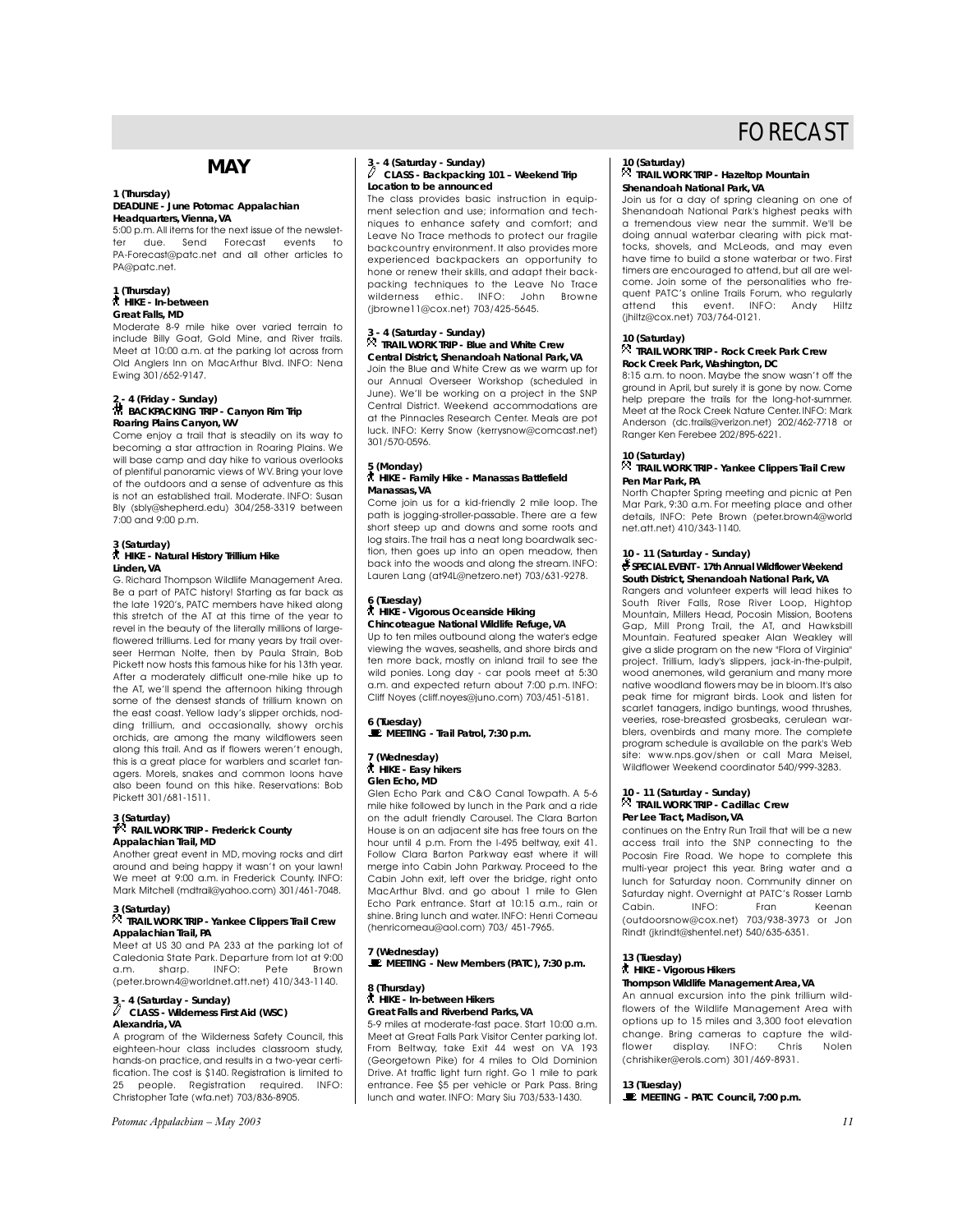#### **14 (Wednesday)** ` **HIKE - Easy Hikers Fort Hunt Park, VA**

Remember when that big February snowstorm canceled our tribute to the country's first leader, George Washington, on President's Day holiday week? Now is your chance to make it up with a springtime 6-mile hike along the Potomac River. Meet at 10:15 a.m. in the parking lot of Fort Hunt Park. Take George Washington Parkway south to Fort Hunt Park entrance.Turn right into park. Lunch will be in the fast food court at the Mount Vernon Inn. Group will return to starting point after lunch. No pets! INFO: Jim Flanigan (jflanigan@aol.com) 202/554-3775.

# **14 (Wednesday)**  \**MEETING - Mountaineering Section, 8:00 p.m.**

## **17 (Saturday)** ` **HIKE - In-between Hikers Rock Creek Park, Washington, DC**

Please join us for a closed circuit, 12 mile hike in Rock Creek Park in Washington, D. C. at a time when the wild flowers will be at their best. We will visit Fort DeRussy (Civil War Fort), Pulpit Rock, Jusserand Memorial, Pierce Mill, and, of course, Rock Creek.Bring water and lunch.INFO: Don Titus (donaldtitus@earthlink.net) home 301/652-6806 or office 301/688-0135.

#### **17 (Saturday)** ` **HIKE - Shaver Hollow Field Days Shaver Hollow, VA**

Here's a chance to spend a day learning about our nesting birds with noted regional naturalist

## **17 (Saturday)**

#### ` **HIKE - Waterfall and Wild Flower Series Central District, Shenandoah National Park, VA**

The second hike of the Waterfall and Wild Flower Series will be a 16-mile hike starting at the Bluff trail to include about 4 miles of bushwhacking. Elevation gain is 3,300 feet. Waterfalls to be visited are Big Devil Stairs, Jordan River Waterfall, and Lands Run. A side trip to see the columnar jointing is optional. There will be a 6-mile shuttle along Skyline Drive. Shorter distances are options. PATC Map 9. Meet at the Oakton Shopping Center parking lot at 7:30 a.m. INFO: Jack Thorsen, (thorsen4@Juno.com) 703/339-6716 or William Needham (Needham82@AOL.COM) 410/884-9127.

and birder, Ken Bass. Many of you are familiar with the on-going construction of the Tulip Tree Cabin. We'll hike in a variety of habitats looking and listening to the many species of warblers and other birds that are busy finding mates and making nests in the Blue Ridge Mountains. As noted in the news article on page 9 of this issue this event is being held at Darwin and Eileen Lamberts property that is adjacent to the Shenandoah National Park near Luray, VA. It is also the site of the on-going construction of the Tulip Tree Cabin, where we will be having lunch. We'll be birding in the field from 9:00 a.m. to 1:00 p.m. After lunch, Mr. Bass will present a two-hour discussion on the birds of this region; their natural history and lifestyles. You will be assured of learning much about our breeding bird population, along with the other aspects of nature, on this free program. INFO/RSVP: Bob Pickett 301/681-1511.

#### **17 (Saturday)** . **TRAIL WORK TRIP - Seneca Creek Trail (REI) Damascus, MD**

8:30 a.m. to 2:30 p.m. Join REI and Montgomery County Parks for a trail construction project along the Magruder Branch tributary of Seneca Creek, northeast of Gaithersburg. We'll be working on the final half mile segment connecting Damascus, MD to the Seneca Creek Greenway Trail. Work will include clearing the trail corridor, invasive plant removal, some tread and waterbar work, and blazing the finished trail segment. Volunteers need to bring water, lunch and work gloves. Tools provided, but volunteers owning loppers are encouraged to bring them. INFO: Mark Nelson (mnelson@rei.com) 703/379-9400 or respond to the website at senecatrail.org.

## **17 (Saturday)** . **TRAIL WORK TRIP - South Mountaineers Appalachian Trail, MD**

The weather is so nice this time of year, the woods beckon. Have fun "working" with a jovial group of trail stewards known as the South Mountaineers. Close to home yet away-from-it-all. INFO: Mark Mitchell (mdtrail@yahoo.com) 301/461-7048.

#### **17 (Saturday)** . **TRAIL WORK TRIP - Stonewall Brigade Shenandoah County, VA**

Great North Mountain on the VA/WV state line. Join the Stonewall Brigade on Waites Run Road at 9:00 am to get tools then work on the Capon Trail. This trail is near the road parking area. Please let me know by Wednesday evening if you plan to attend. Bring lunch, work gloves, water, seasonal clothing, and hiking shoes. RSVP/INFO: Hop Long (theFSLongs@erols.com) 301/942-6177.

#### **17 (Saturday)** . **TRAIL WORK TRIP - Yankee Clippers Trail Crew Tuscarora Trail, PA**

For meeting place and INFO: Pete Brown (peter.brown4@worldnet.att.net) 410/343-1140.

## **17 - 18 (Saturday - Sunday)** <sup>a</sup> **CLASS - Wilderness First Aid Blackburn Trail Center, VA**

Trail Patrol sponsors a fast-paced, hands-on course by the NOLS Wilderness Medicine Institute. The course provides certification and includes such wilderness emergency topics as patient assessment, head injuries, shock and bleeding, wound management, fractures, dislocations, heat and cold injuries, lightning, anaphylaxis, unconscious patients and first aid kits. Pre-registration required (see boxed ad on page 6 of this issue). INFO: Kumait Jawdat (Kumait@Jawdats.com) or leave message at 202/328-8320.

#### **17 - 18 (Saturday - Sunday)** . **TRAIL WORK TRIP - North District Hoodlums North District, Shenandoah National Park, VA**

Jambalaya on down to SNP for the Hoodlums' Cajun worktrip! Y'all come! The Hoodlums Trail Crew works on the Appalachian Trail in the North District of SNP, building rock steps and log waterbars, and engaging in similar other down-anddirty treadwork chores by day, but after a good day's work, the crew settles down to enjoy the fruits of their labor afterwards in grand fashion via the theme meal and festivities at a facility within the park. No trail work experience is necessary and newcomers are always welcome. Come for the day, stay for the evening meal, camp out overnight in SNP – lots of options! What a way to spend a weekend! We meet at Piney River Ranger Station, MP 22 on Skyline Drive, at 10:00 a.m. on Saturday morning. Please reserve by mid-

week prior. INFO/RSVP: George Walters (gjwalters@starpower.net) 410/426-2724.

## **18 (Sunday)**  . **TRAIL WORK TRIP - C&O Canal Potomac, MD**

Join us for a half-day work trip on the Ford Mine Trail at the C&O Canal. This will be an easy introduction to trail maintenance that will leave you time for an afternoon of hiking or biking on the towpath. Meet at the Great Falls Tavern Visitor Center, in the fenced courtyard at the back, at 9:00 a.m. Bring water and work gloves. INFO: Smale (gsmale99@yahoo.com) 301/581-9584.

#### **20 (Tuesday)**  ` **HIKE - Vigorous Hikers Shenandoah National Park, VA**

Snowed out in February we will try this hike again. Up Rose River Fire Road to unmarked Cutoff Trail connecting to Rose River Loop Trail. Climb to drive and go south on AT to the Lewis Fall Trail. Return via Rapidan Fire Road and Dark Hollow Falls Trail - 18 miles 4,300 ft climb. INFO: Chris Nolen (chrishiker@erols.com) 301/469-8931.

### **20 (Tuesday)**

#### \**MEETING - Grants and Donations Vienna, VA**

A meeting of people interested in aettina arants and donations for the Club will be held in the Library upstairs at HQ at 7:30 p.m. The Land Acquisition Fund will need replenishing as we begin the job of securing land for the Tuscarora Trail, and the renovation and repair of our cabins and shelters always needs funds for lumber, nails and paint. If you're interested in helping with this activity, please join us or write Grants and Donation Chair, Susan Nelson (warnelson@aol.com) 703/243-7867.

#### **21 (Wednesday)** ` **HIKE - Easy Hikers National Arboretum, Washington, DC**

The Easy Hikers will hike about 4 easy miles through the Arboretum. Meet at 10:15 a.m. on the main parking lot immediately inside the R Street entrance. Bring lunch and water. Directions: Take Baltimore-Washington Parkway south from the Beltway. At split with I-295, bear right on New York Avenue toward Washington. Continue 2 miles to Bladensburg Road at a major intersection. Turn left and go 0.4 miles on Bladensburg Road to R Street, NE.Turn left on R Street 0.3 miles to the park entrance. INFO: Gary Abrecht (GAbrecht@AOL.com) 202/546-6089.

#### **24 - 26 (Saturday - Monday)** <sub>24</sub> - 26 (saturday - Monday)<br>风 TRAIL WORK TRIP - Cadillac Crew **Vining Tract near Stanardsville, VA**

Trail work/clearing on Vining Tract near Stanardsville, Va. Always a great place to do trail work.The Crew will work on some of the Tract Trails and clear around Mutton Top Cabin. Bring water and a lunch for Saturday noon. Community dinner on Saturday night. Overnight at Mutton Top Keenan (outdoorsnow@cox.net) 703/938-3973 or Jon Rindt (jkrindt@shentel.net) 540/635-6351.

#### **27 (Tuesday)**  ` **HIKE - Vigorous Hikers**

## **George Washington National Forest, VA/WV**

Little Sluice Mountain Trail to Tuscarora Trail west to Mill Mountain Trail to Big Schloss rock towers. Return on Cutoff Trail 17 miles 3,000 ft. INFO: Chris Nolen (chrishiker@erols.com) 301/ 469-8931.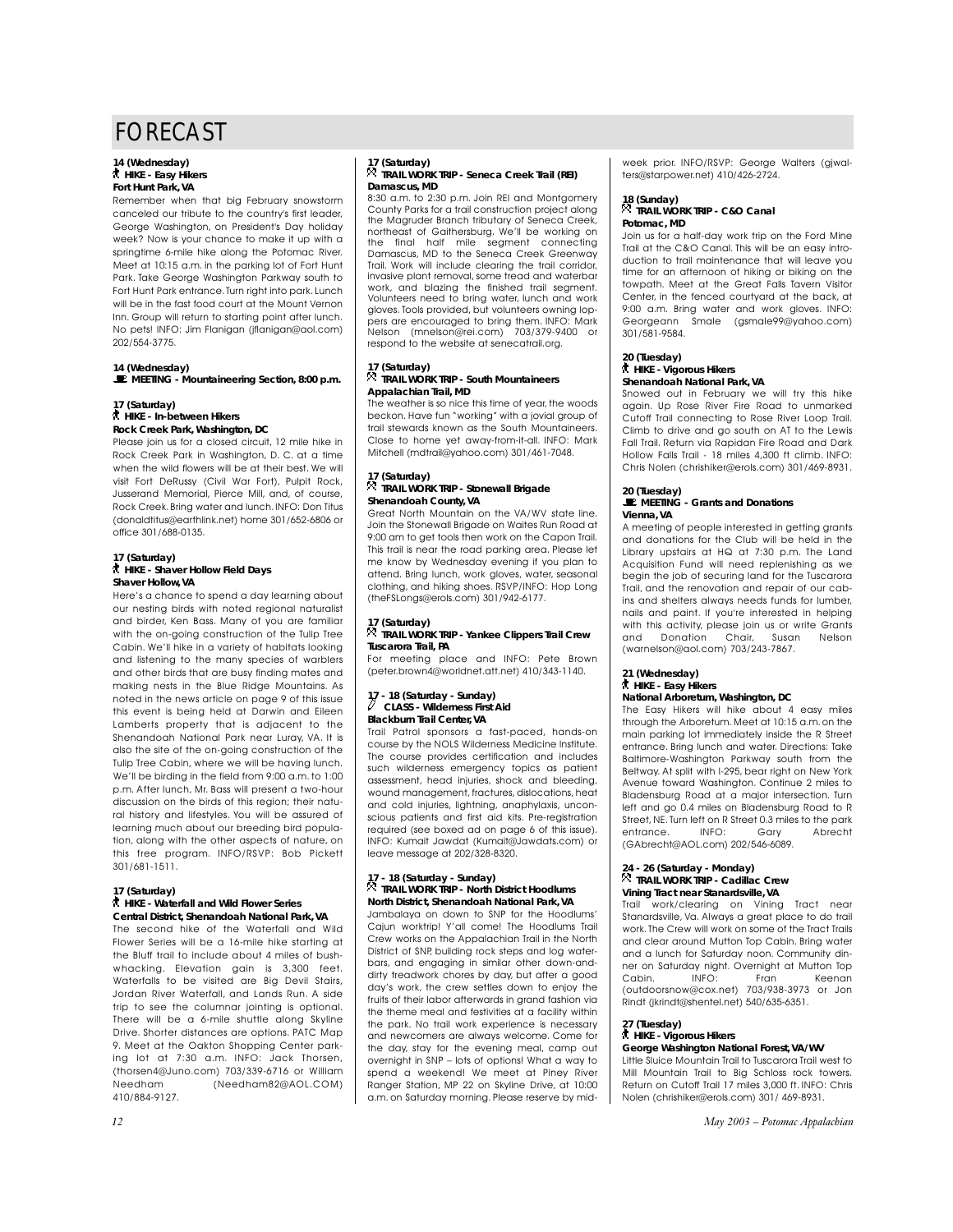#### **27 (Tuesday)**

\**MEETING - Shenandoah Mountain Rescue Group (Business meeting), 7:30 p.m.**

#### **28 (Wednesday)**  ` **HIKE - Gold mine and Great Falls Great Falls, MD**

Five mile hike from old Angler's Inn to Great Falls, MD. Meet at 10:15 a.m. in the parking lot across from Old Angler's Inn on MacArthur Blvd. Bring lunch and water. From I-495 Beltway go west on Clara Barton Parkway to its end at MacArthur Blvd. Go west one mile and turn left into the parking area across from Old Angler's Inn. INFO: Mitch Helbrecht. (Helbrecht@msn.com) 703/535-3236.

#### **31 (Saturday)** ` **HIKE - In-between Hikers Springfield, VA**

Pohick and South Run Valley Stream Parks. Joint hike with Sierra Club, MWROP. Ten miles, I-95 to Burke Lake. From Fairfax County Parkway (VA7100), Pohick Road south 3 miles to Rolling Road light. Go right 0.2 miles to Wadebrook Terr. No pets. Bring lunch. Car shuttle required. Start at 9 a.m., rain or shine. INFO: Henri Comeau (henricomeau@aol.com) 703/451-7965 or Frank Wodarczyk 703/569-6737.

## **JUNE**

#### **1 (Sunday)**

#### **DEADLINE - July** *Potomac Appalachian* **Headquarters, Vienna, VA**

5:00 p.m.All items for the next issue of the newsletdue. Send Forecast events to PA-Forecast@patc.net and all other articles to PA@patc.net.

## **1 (Sunday)**

#### s**SPECIAL EVENT - 25+ Year Members PATC Headquarters, Vienna, VA**

The Club is having a party for our long-time members on Sunday, June 1st from 1:00 to 4:00 p.m. at PATC Headquarters. This will be exclusively for those who joined the Club 25 years or more ago. We're planning a fun afternoon for folks to see old friends, tour the Club, look and laugh over old photos and have refreshments. Hope to see you then. Shuttle service from the Vienna Metro stop will be available from 1:00 to 2:00 p.m. and from Headquarters at the end of the party. Look for a member with a PATC sign.INFO: Pat Fankhauser at 703/242-0693, Extension 17

## **3 (Tuesday)** \**MEETING - Trail Patrol, 7:30 p.m.**

## **3 (Tuesday)**  ` **HIKE - Vigorous Hikers Shenandoah National Park, VA**

Begin with the scenic ascent up Little Devil Stairs, connecting to the Sugarloaf Trail to inspect the laurel in season joining the AT to the Tuscarora, the Elkwallow Trail the AT then descending the Piney Branch Trail and the Hull School Trail for 4,000 feet and 17 miles. INFO: Chris Nolen (chrishiker@erols.com) 301/469-8931.

#### **4 (Wednesday) CAMP - Kid's Outdoor Adventure (REI) Bailey's Crossroads, VA**

7:30 p.m. Join REI's outdoor adventurers, and explore some great places to take kids camping, and some sure-fire exciting outdoor adventures for kids of all ages. We'll explore great spots from mountains to the ocean, how to get started, nec-

*Potomac Appalachian – May 2003 13*

essary and helpful gear, camp safety, fun food, cool wildlife, and the art of sleeping in a tent. Join us for some great fun and bring the kids. INFO: Mark Nelson (mnelson@rei.com) 703/379-9400.

#### **4 (Wednesday)** ` **HIKE - Easy Hikers - Patuxent River Park Jug Bay, MD**

Meet at 10:15 in parking lot near park office. Hike preceeded by 1 1/2 hour river cruise on "Otter" with park naturalist. Capacity 20 passengers. Reserve early. Directions: Beltway (I-495), Exit 11, go southeast on Pennsylvania Ave. (MD 4) 6.2 miles to cut-off for Crain Highway. Bear right 0.2 miles to fork, then shortly left 1.8 miles to MD 301, ease right 0.6 miles to Croom Road (MD 382), turn left 2.1 mile to Croom Airport Road, left again 2.1 miles to park entrance road, and left once more to parking lot just beyond visitor's center.Total 15.6 miles from the Beltway. Bring lunch and water. Leader, Henry Shryock. INFO/RSVP: Suzanne or John Kominski 703/751-3026.

#### **4 (Wednesday)**

\**MEETING - New Members (PATC), 7:30 p.m.**

## **5 (Thursday)**

` **HIKE - In-between Hike. Glen Echo, MD**

Glen Echo, Cabin John Creek and C&O Canal Towpath. Joint hike with Sierra Club, MWROP. A moderate/fast 9 miles. From beltway (I495) exit 41. Follow Clara Barton Parkway east where it will merge onto Cabin John Parkway.Go to Cabin John exit,left over bridge, right on MacArthur Boulevard and 1 mile to Glen Echo Park entrance.At end,ride Carousel and visit Clara Barton House. Start at 10:00 a.m., rain or shine. Bring water/lunch. No pets. INFO: Henri Comeau (henricomeau@aol.com) 703/451-7965.

# **7 (Saturday)** . **TRAIL WORK TRIP -**



#### **National Trails Day Seneca Creek, Damascus, MD**

8:30 a.m.to 2:30 p.m.Join REI,MNCPPC,and the Seneca Creek Greenway Trail Coalition for a trail construction project. We'll be pushing north from Huntmaster Rd. toward the link with Magruder Branch. Finishing this segment will open up a continuous 30-mile trail from Damascus, Md. to the Potomac River at Riley's Lock on the C&O Towpath. Volunteers need to bring water, lunch, and work gloves. Any tools would be welcome. The work will include clearing corridor, some tread work and waterbars, invasive plant removal, and blazing. INFO/RSVP: Mark Nelson (mnelson@rei.com) 703/379-9400 or respond to senecatrail.org Web site.

## **7 (Saturday)** . **TRAIL WORK TRIP - Rock Creek Park Crew**



better way to celebrate National Trails Day than coming to Rock Creek Park for some trail work. Meet at the Rock Creek Nature Center. INFO: Mark Anderson (dc.trails@verizon.net) 202/462-7718 or Ranger Ken Ferebee (202/895- 6221).

## **7 (Saturday)** . **TRAIL WORK TRIP - South Mountaineers Appalachian Trail, MD TANK**



Day event for the third consecutive year. Thanks to owners Clyde and Gerry Hicks for their support of PATC. Join us for work on the trail and a hearty meal and social event in the park afterwards. INFO: Mark Mitchell (mdtrail@yahoo.com) INFO: Mark<br>301/461-7048.

# FORECAST

#### **7 (Saturday)**

s**SPECIAL EVENT - PATC National Trails Day Dickey Ridge VC** 

**Shenandoah National Park, VA**

Trail Patrol is sponsoring an all-day event (10:00 a.m. to 5:00 p.m.) in the Shenandoah National Park with workshops that showcase such PATC activities as hiking and hike leadership, backpacking, Leave No Trace, trail building and maintenance, mountain rescue, safety in the outdoors and many others. Designed for both beginners and experienced outdoorsmen and women, the event will also feature hikes for people with a wide variety of experience and interests, including natural history, cultural history, botany, hiking for children, hiking for beginners and long-distance hiking (see boxed ad on page 3 of this issue). INFO: Kumait Jawdat (Kumait@jawdats.com) 202/328- 8137 (6:00 p.m. to 9:00 p.m. or weekends).

## **7 - 8 (Saturday - Sunday)** <sup>a</sup> **CLASS - Annual Spring Overseers Workshop Shenandoah National Park, VA**

Blue/White Crew & Natl. Park Service. Sign up early for the Annual Spring Overseer Workshop. The workshop will be held at the Pinnacles Research Station. Participants may arrive on Friday evening to set up camp. The workshop starts promptly at 9 a.m. on Saturday and ends after lunch on Sunday. The registration fee is \$20 and covers dinner on Saturday and breakfast and lunch on Sunday. INFO: Kerry Snow (kerrysnow@comcast.net) 301/570-0596 or check the registration/info page at www.blueandwhitecrew.org.

#### **10 (Tuesday)**  ` **HIKE - Vigorous Hikers**

**Shenandoah National Park, VA** 

Another opportunity to view laurel in season, by ascending to Bear Church Rock, continuing to Cat Knob, returning on the Fork Mountain, Staunton River Trail with options up to 18 miles and 4,300 feet of elevation gain. INFO: Chris Nolen (chrishiker@erols.com) 301/469-8931.

## **10 (Tuesday)**

\**MEETING - PATC Council, 7:00 p.m.**

#### **11 (Wednesday)**

\**MEETING - Mountaineering Section, 8:00 p.m.**

#### **11 (Wednesday)**

\**MEETING - West Virginia Chapter, 7:00 p.m. Highacre Cabin, Harpers Ferry, VA**

## **14 (Saturday)**

#### ` **HIKE - Appalachian Trail Hike Big Flats section, PA**

Pine Grove Furnace State Park to Big Flats parking lot Arendtsville-Shippensburg Rd. 8.3 miles, moderate hike, elevation change of 1,200 feet. This section of the AT takes in Toms Run and Birch Run shelters. We will be crossing the Big Flats area, which at an elevation of 2,000 feet is cool in the summer and very cold in the winter. Meet at 10:00 am at Pine Grove Furnace State Park. INFO: Christopher Firme (bncfirme@innernet.net) 717/794-2855.

#### **14 (Saturday)** <sub>14</sub> (Saturday)<br>风 TRAIL WORK TRIP

## **Appalachian Trail, MD**

Enjoy gardening? This is on a much grander scale. Enjoy the comraderie of other volunteers in the woods, making a difference and getting away from the city. INFO: Mark Mitchell (mdtrail@yahoo.com) 301/461-7048.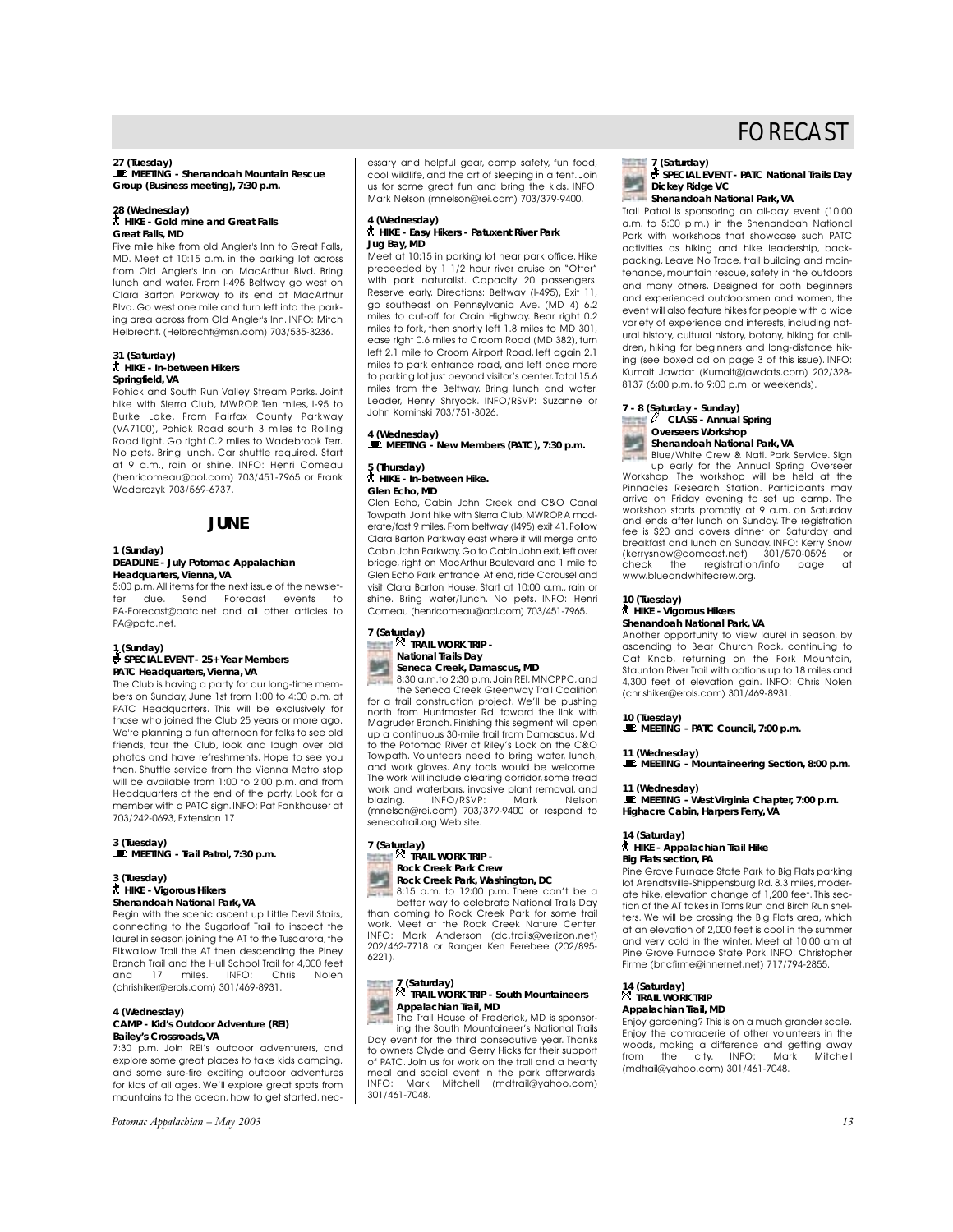#### **14 - 15 (Saturday - Sunday)** ` **HIKE - Appalachian Trail Hike Location to be announced**

An overnighter at a PATC cabin. INFO: Christopher Firme (bncfirme@innernet.net) 717/794-2855.

#### **14 - 15 (Saturday - Sunday)** . **TRAIL WORK TRIP - Pass Mountain Shenandoah National Park, VA**

Come join the Overseers and District Manager as we take our annual whack at the persistent briars and weeds on the AT between Beahms Gap and Thornton Gap. A portion of this chronically overgrown section is in Wilderness.Overnight at Range View Cabin for all who are interested. The DM will prepare a special treat for dinner. Bring gloves, water,loppers,weeders and appropriate weather gear. Info: John McCrea (mccreajf@aol.com) 610/352-9287.

## **14 - 15 (Saturday - Sunday)** . **TRAIL WORK TRIP - Cadillac Crew Shockeys Knob, VA**

Near Gainesboro west of Winchester. Join the Cadillac Crew as we work to reopen a trail from High Rocks in the Sleepy Creek WMA to the old Tuscarora Trail. Some work may still be needed to assist in the construction of a shelter on Shockeys Knob. Community dinner on Saturday night. Overnight at Brill Cabin. INFO: Fran Keenan (outdoorsnow@cox.net) 703/938-3973 or Jon Rindt (jkrindt@shentel.net) 540/635-6351.

#### **15 (Sunday)**

#### ` **HIKE - Appalachian Trail Hike - North Chapter Big Pine Flat Section, PA**

Big Flats parking lot Arendtsville-Shippensburg Rd. to Caledonia State Park/PA. Rte 30. 11.4 miles, difficult hike, elevation change of 1,100 feet. We will be hiking through areas of oak tree growth mixed with pitch/Virginia pine species. We might even be able to see ant mounds found along the trail. We will also be hiking past Quarry Gap Shelters and we might even get a glimpse of the rare Jim Stauch known as the Overseer of these shelters. Meet at 10:00 a.m. at Big Flats parking lot. INFO: Christopher Firme (bncfirme@innernet.net) 717/794-2855.

## **17 (Tuesday)**  ` **HIKE - Vigorous Hikers Long Mountain, WV**

16-mile out-and-back hike from Bucktail intersection of Long Mountain Trail to Rockcliff Lake (maybe a swim?) INFO: Cliff Noyes (cliff.noyes@juno.com) 703/451-5181.

#### **18 (Wednesday)** ` **HIKE - Easy Hikers Mason Neck, VA**

Meet at 10:15 a.m. at Woodmarsh Trail. Hike about 4 easy miles in Mason Neck Wildlife Refuge and Mason Neck State Park. From beltway, take RT 611, Telegraph Road south.At 9.6 miles,stay in the middle lane marked by straight ahead arrow, to cross RT 1 and continue on RT 611, now called Colchester Road. After 1.8 miles, turn left on Gunston Road. Go 3.7 miles to right turn at sign for Mason Neck State Park. Go 0.6 mile to parking for Woodmarsh Trail on left. Bring lunch and binoculars if you wish; we may see eagles. Call if weather is doubtful. INFO: John and Suzanne Kominski 703/751-3026.



*Cabin Supervisors take a moment to get a group shot after their March 8 Cabin Overseers meeting at Catoctin Cottage. Not present is Tom Jorgensen, South District Supervisor, who couldn't wait to show off . L-R Ben Mayock, Central District Cabin Supervisor; Pat Fankhauser, PATC Cabin Coordinator; Tyler Somerville, North District Cabin Supervisor; Mel Merritt, Chairman, Cabins Operations and Vining Tract Cabins Supervisor; Cliff Willey, Shenandoah Natl. Park Cabin Supervisor.*

## **20 - 22 (Friday - Sunday)** ~ **BACKPACKING TRIP - WV Chapter Spruce Knob, WV**

Ever wondered what lay beyond the trail's end? Or how about the "abandoned trail" listing on an older map? Come find out as we bushwhack through spruce and laurel, trying to find our own hidden Shangri-La. Strenuous. This trip is located on the highest mountain in WV, near Cass, WV. INFO: Susan Bly (sbly@shepherd.edu) 304/258-3319 between 7:00 p.m. and 9:00 p.m.

#### **21 (Saturday)** . **TRAIL WORK TRIP - South Mountaineers Appalachian Trail, MD**

The tenth of 19 South Mountaineers work events this year. Join our volunteer crew, enjoy the peace of the woods and go home happy if tired. INFO: Mark Mitchell (mdtrail@yahoo.com) 301/461-7048.

## **22 (Saturday - Sunday)**<br>**CLASS - Trail Patrol Training Glass House, Fort Valley, VA**

This weekend course teaches the fundamental skills for joining the team that patrols, monitors and helps hikers along PATC's 1,000 miles of trails. Training topics include land navigation, Leave No Trace, equipment and clothing, how to communicate with hikers (scenario-based training), radio skills and Trail Patrol duties. Preregistration required. INFO: Dave Paxton (explorewilderness@yahoo.com) 304/344-0429 (6 p.m. to 9 p.m. evenings or weekends).

#### **24 (Tuesday)**  ` **HIKE - Vigorous Hikers**

#### **South District - Shenandoah National Park, VA**  Brown Mountain Overlook - Brown Mountain Trail,

Big Run Portal Trail, Patterson Ridge Trail, AT, 13 mi. 3,000 ft. with options for longer hike. INFO: Chris Nolen (chrishiker@erols.com) 301/469-8931.

### **24 (Tuesday)**

\**MEETING - Shenandoah Mountain Rescue Group (Business meeting), 7:30 p.m.**

## **25 (Wednesday)**

` **HIKE – Easy Hikers**

### **Seneca Creek State Park, Gaithersburg, MD**

About 5 varied miles over rolling terrain. No pets allowed. Bring drinking water. Meet in the Visitor Center parking lot at 10:15 a.m. From the Beltway, exit to I-270 N. After about 7 mi. (at the exit for Rt. 370), move into the local lanes. Stay in the center of the 3 lanes. After the right-hand lane has disappeared and re-appeared, move into the righthand lane. Take the next exit (for Rt. 124 West and Rt. 117 West); this is about 3 mi. after the move into the local lanes. Follow the signs for Rt. 117, which becomes Clopper Rd. (and is still Rt. 117). After 2.1 mi.,turn left into the inconspicuous park entrance. After 0.1 mi., turn right toward the Visitor Center. In 0.1 mi.,park at the end of the road.Since this is our last walk until September, we will lunch at Roy's Place in Gaithersburg after the hike. INFO: Sue King 703/356-6659.

#### **28 (Saturday)** . **TRAIL WORK TRIP - Rock Creek Park Washington, DC**

8:15 a.m. to 12:00 p.m. Get in a trip before the Dog Days of summer hit. Meet at the Rock Creek Nature Center. Contact: Mark Anderson (dc.trails@verizon.net) 202/462-7718 or Ranger Ken Ferebee 202/895-6221.

#### **28 - 29 (Saturday - Sunday)** . **TRAIL WORK TRIP - Cadillac Crew Schairer Trail Center, VA**

Near Elkton. Get views at Schairer and we hope to make them better. Join the Crew for some clearing projects on the Firestone Tract to include clearing around the Eaton Hollow Cabin currently under renovation. Community dinner on Saturday night. Overnight at Schairer Cabin. INFO: Fran Keenan (outdoorsnow@cox.net) 703/938-3973 or Jon Rindt (jkrindt@shentel.net) 540/635-6351. ❏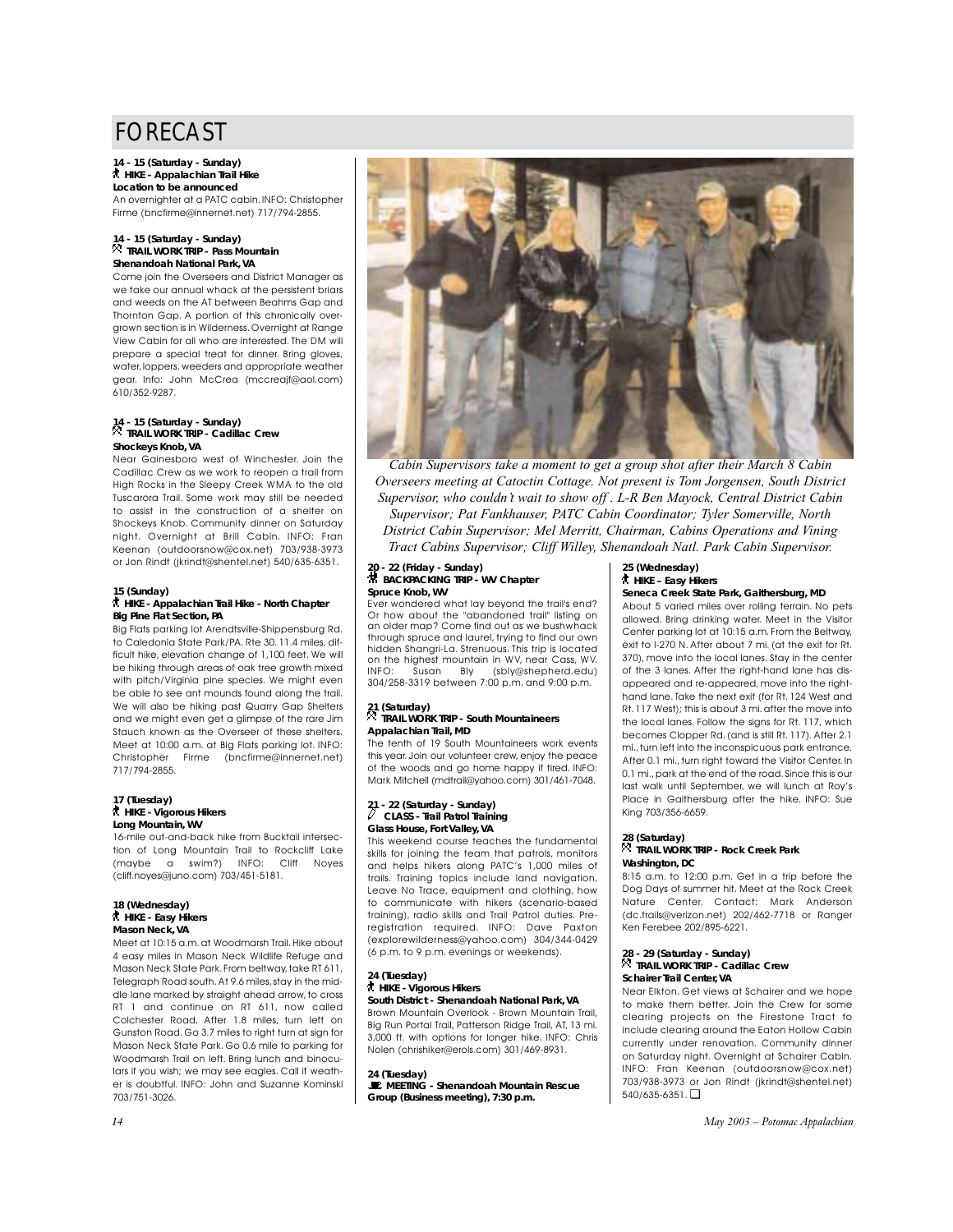# **Tales of a Happy Hillwalker in Scotland: Part II**

*The Highlands of Scotland are a special favorite of mine: superb hillwalking, congenial and helpful fellow hillwalkers, and all the weather you can handle. "If you wait longer, the sun may break through.*"

With full backpack I slogged up one damp glen, down another. The hostel seemed tiny in the broad sweep of Glen Affric – two small buildings with dull red roofs and corrugated green sides, no power or telephone wires, just the turbine windmill. I was encouraged by not seeing privies. One building contained kitchen, common room, two double rooms, shower, toilet, and the warden's (as a hostel Manager is called) suite – one room and closet-sized office. The other building contained toilets and a dormitory accommodating 18. The turbine windmill and the solar panels produced electricity that was stored in batteries, so there were electric lights and indoor running water, which was sometimes hot. The cold bourne running next to the hostel served as the refrigerator. We had gas ranges to cook on, a coal stove to heat the kitchen, and a wood stove to heat the common room.

Our number ranged from four to 15 per night the six nights I stayed there, and we



*The Fordan Ridge.*

generally got to know each other even better than we had in Ratagan. My great fortune was to be adopted by a National Trust for Scotland Thistle Camp of six volunteers and their supervising local Ranger. The crew had paid room and board to work that

*Below are some internet reference points for planning a trip to Scotland. And for more information please feel free to contact Madison Brown (madisonbrown34@hotmail.com). Please put "Hillwalking" in the subject line.*

## **Internet Hillwalking Organizations**

|                                                                                       | reforestation were there to see. The                                                        |
|---------------------------------------------------------------------------------------|---------------------------------------------------------------------------------------------|
|                                                                                       | National Trust for Scotland acquired much                                                   |
| Mountaineering Council of Scotland  www.mountaineering-scotland.org.uk                | of Glen Affric in 1994 and has undertaken                                                   |
|                                                                                       | to the reintroduction of patches of forest.                                                 |
|                                                                                       | Previous Thistle Camps had fenced in                                                        |
|                                                                                       | "exclosures," which keep the red deer and<br>sheep out so those areas can reforest. Some    |
| <b>Tourist Offices</b>                                                                | of the exclosures were planted with Scotch                                                  |
|                                                                                       | pine, hazel, rowan (mountain ash), and                                                      |
|                                                                                       | birch; others were left unplanted so whatev-                                                |
| <b>Books &amp; Maps</b>                                                               | er was already there could grow free of                                                     |
|                                                                                       | cropping by sheep and deer.                                                                 |
|                                                                                       | I did four walks around Alltbeithe. I walked                                                |
|                                                                                       | north up to the bealach above a corrie                                                      |
| <b>Accommodations</b>                                                                 | behind the hostel and turned east along the                                                 |
|                                                                                       | ridge to Sgurr nan Ceathreamhnan (Peak of<br>the Quarters, 3,775') for a short route of 6.6 |
|                                                                                       | miles with a total ascent of 3,123 feet.                                                    |
|                                                                                       |                                                                                             |
| Highland Hostels Ltd. (bunkhouses, hostels, bothies, etc) .www.highland-hostels.co.uk | The second day proved very exhilarating; up                                                 |
|                                                                                       | to the same bealach where I turned east over                                                |
| <b>Travel</b>                                                                         | An Socach (The Snout, 3,018'), down to the                                                  |
|                                                                                       | next bealach and then up to Mam Sodhail<br>(Hill of the Barns, 3,870') and Carn Eighe       |
|                                                                                       | See Scotland, page 16                                                                       |
|                                                                                       |                                                                                             |

*Potomac Appalachian – May 2003 15*

week on redecking a bridge and repairing a culvert on the road leading down the glen to the east. I helped prepare dinner each night in exchange for eating with them. Half were Scots and half English. All enjoyed the countryside and wanted to express their gratitude by doing this work.

## **Reforesting Efforts**

The history of the deforestation of the Highlands is not clear, but the attempts at reforestation were there to see. The National Trust for Scotland acquired much of Glen Affric in 1994 and has undertaken to the reintroduction of patches of forest. Previous Thistle Camps had fenced in "exclosures," which keep the red deer and sheep out so those areas can reforest. Some of the exclosures were planted with Scotch pine, hazel, rowan (mountain ash), and birch; others were left unplanted so whatever was already there could grow free of cropping by sheep and deer.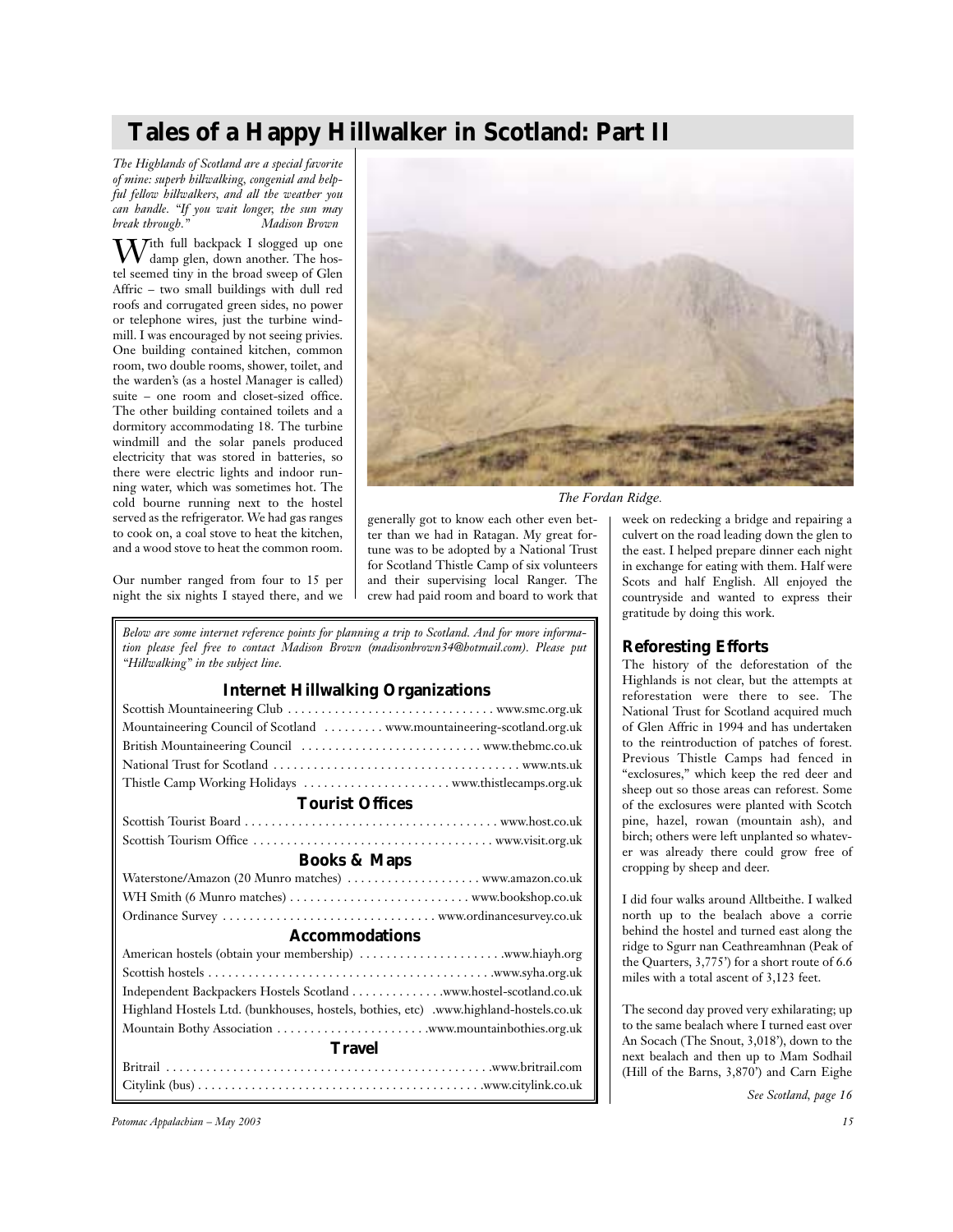## *Scotland, from page 15*

(File Hill, 3,880'). The mists lifted as I first approached the summit of Mam Sodhail and revealed that superb Highland panorama again. To the east from each of these two summits, huge, long ridges extend two miles to where one ends in a Munro (mountains 3,000 feet or higher) and the other in a Top (peaks over 3,000 feet but not "separate" enough from Munros to claim that title). This grand horseshoe begins with a loch nestled some 1,000 feet straight down from the ridge, and continues down an everwidening glen. To the west, these two mountains slope gently down 2,800 feet to another glen. The exhilaration of the day swept me along as I returned by the same route for a walk of just over nine miles and a total ascent of 5,238 feet.

The third walk took me south up Mullach Fraoch-choire (Heather-corrie Peak, 3,615'), along a 2.5-mile ridge, mostly rounded except for an arrête and a scramble to A' Chralaig (The Basket, 3,569'). Returning by the same route, I walked a total of seven miles and ascended 3,470 feet.

The final day in Glen Affric was another delightful, eventful outing. Two allts and their glens come together to form the River Affric and its broader glen. In between rises Beinn Fhada (Long Hill, 3,354'), which extends 5.5 miles east-west from Glen Affric to the head of Loch Duich, a distance comparable to the The Five Sisters' route. The broad summit ridge alone is more than three miles long. I walked up to the head of Gleann Gnoimhaidh (no idea what this means) from where I could look back on the serpentine course of the allt I'd walked beside and ahead to the next glen with its loch. I headed up the side of Bienn Fhada to the east end of its ridge. On the way I could look across the glen to an exclosure and see the difference in the vegetation inside and out.

## **Finally, Sun!**

When I reached the eastern-most end of the summit ridge, I turned west and walked to the summit. The spectacular view overwhelmed me. I could see most of the Munros, Tops, and ridges I had walked the past five days! As if that were not enough, the wind died and the sun broke through. I lay back in that unique silence of a mountain summit and marveled at where I was and all I could see.

In the face of such an extravagance as sunlight, I lay contentedly at the foot of the summit cairn, enjoyed a snack, and dozed off for a short nap. I started back in half an hour when the clouds returned and shut out the sun. By the time I was approaching the end of the summit ridge, I was "misted in." After missing my way briefly in the



*Alltbeithe Hostel in Glen Affric.*

clouds, I was back on course descending down the southern slope into Fionnglean (White Glen). I stopped at the Camban Bothy, an unlocked, unfurnished, tworoom stone structure with loft available to hillwalkers for simple overnight shelter. Bothies are buildings from the sheep-herding and deer-hunting days, which were then abandoned and allowed to go to ruin. Hillwalkers began using them in the early 1950s. As hillwalking grew more popular and bothies were more in demand, hillwalkers began to fix them up. The Mountain Bothies Association organized in 1965 and now cares for more than 100 bothies in remote areas.

I followed the meandering ancient path back to the hostel, reviewing in my mind the events of a delightful, eventful, satisfying day: taking an easy walk beside a lively water course, surprising a small herd of red deer settled in their mountainside, day-resting spot, flushing a ptarmigan up close, napping in the sunlight on a Munro summit, taking a wrong turn in the mist but quickly correcting the mistake after one compass reading (I was not lost because I knew exactly where I was), visiting my first bothy, and treading an old way probably in use by walkers since prehistoric times. At every moment, from every place, I had all the Highland views one could ever want. I had walked almost 10 miles with an ascent of 2,565 feet.

After Glen Affric I hitched rides, rode the train, and walked cross-country. I stopped first at a hostel and then a hotel bunkhouse. From each of these I climbed two more Munros and ended back in Inverness a happy hillwalker.

The Highlands of Scotland are a special favorite of mine: superb hillwalking, congenial and helpful fellow hillwalkers, and all the weather you can handle. "If you wait longer, the sun may break through." ❏

*—Madison Brown*

# **Come to New Hampshire!**

The White Mountains beckon, and 2003<br>is the year to be there. The Appalachian Trail Conference (ATC ) will have its biennial conference at Waterville Valley, N.H., a year-round resort in the very center of the White Mountains.

What is the ATC Conference? It is an excuse for trail lovers to get together and do the things they enjoy. They hike, they attend workshops, they catch up with friends, they go to evening entertainment, they eat, they enjoy the scenery. (And oh yes, there is a business meeting to elect new ATC Board members and transact other business.) Club members from up and down the AT attend, as well as trail enthusiasts from all over the country (and the world).

Sound like a vacation for you? If you have some time from July 25 - August 1, or any fraction thereof, this might just be your summer vacation. How do you find out more? If you are not already a member of ATC, you can visit the conference web site at www.atc2003.org. If this doesn't work for you, call ATC direct: 304/535-6331. The nice volunteer on the phone will get you connected! ❏

*—Tom Johnson*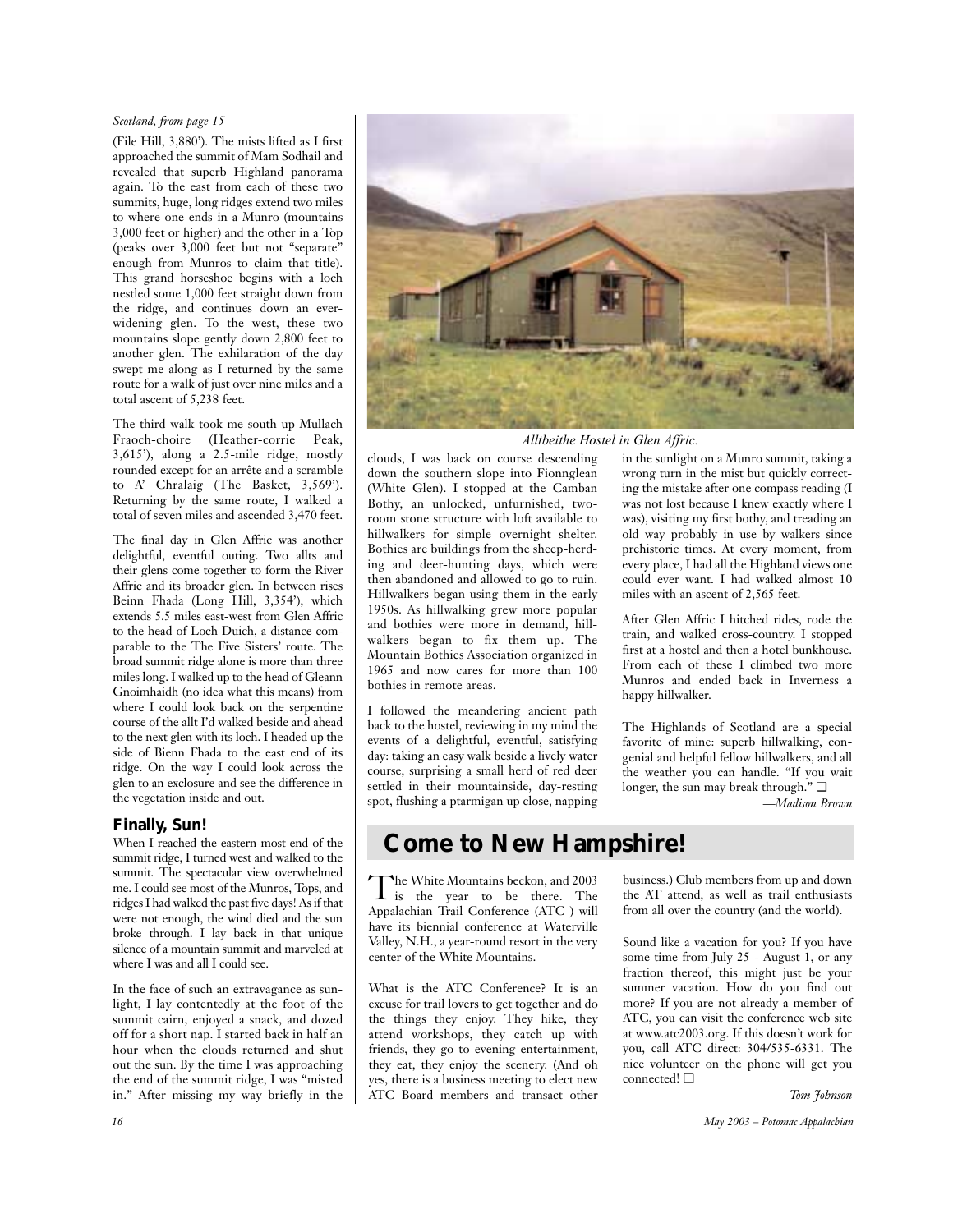## **NEW NOTICES**

**FOR SALE:** Hike to LeConte Lodge in Smoky Mountains. Two nights at the lodge for up to two persons: Sun. June 15 and Tues. June 17 (we normally stay at LeConte trail shelter on the Monday). I can provide a ride down and back from the Washington, DC area. The cost for the Lodge is \$82.75 per person per night (total of \$165.50 for one person, includes breakfast and dinner), the trail shelter is free. INFO: Michael Barrett (michaelbarrett@ pkfamily.com) 301/474-1814.

### **HELP WANTED**

**CALLING ALL LAWYERS, ACCOUNTANTS AND TAX ATTORNEYS.** Want to give something of value to the Club, but don't want to swing a Pulaski? Virginia has enacted a new law that permits donors of conservation easements to sell the tax credit and reap a substantial cash infusion. PATC owns property in Virginia that would be eligible for such a rebate. The Club needs you to help write the proposals that would help the Club save thousands of dollars. Contact: Phil Paschall (bettycox@erols.com), or phone 540/882-3027. But hurry – before the State changes its mind.

### **FOR SALE**

**BOOTS, RAIN PANTS:** Peter Limmer Backpacking Boots, size 9.5, excellent condition, best offer. Also, REI Goretex Rain pants, size M, Brand new condition, best offer. Call Howard Cohn at (w) 202/307-4363 or (h) 410/381-2436.

#### **LOST AND FOUND**

**FOUND – CAMERA** – Oct. 17, 2002, at Myron Glaser cabin, disposable camera with family pictures (including dog). Contact Stephanie at 301/270-5713 or georgeandsteph@erols.com.

**FOUND – MOTOROLA TALKABOUT** T6220 on Pond Run Section, Tuscarora Trail. Contact Glenn at 703/448-0140 or gpalatini@erols.com.

### **HIKING EXCURSIONS**

**TERRAPIN STATION HOSTEL IS OPEN** May 1-Sept 1, 2003. Located at 304 Chester Gap Road, Chester VA, Near AT going north, just before exiting SNP. Showers, laundry, morning shuttle to Front Royal. Call Mike Evans (gratefullgg@hotmail.com) 540/631-0777 or 540/539-0505 for more information.

**HIKE IN SWITZERLAND'S BERNISSE REGION.** Five hiking days in Murren, four hiking days in Grindelwald and two days in Zurich are included in this tenday trip beginning Sep. 4, 2003. Approximate cost is \$2,000. INFO: Donna Brother, 703/435-8315.

*Potomac Appalachian – May 2003 17*

# NOTICES

## **VOLUNTEER OPPORTUNITIES**

*PA* **HELP WANTED:** A volunteer is needed to attend monthly Council meetings and report via e-mail on the meeting. Please contact Linda at PA@patc.net.

**EVENING DESK VOLUNTEERS NEEDED** to work the Sales or Information desks once or twice a month 7 p.m. to 9 p.m. We will train you. Call Sales and Information Coordinator Annetta DePompa at 410/535-5171.

## **ALSO NEEDED:**

**NEED TO HIRE – PLUMBER.** Need help at a PATC Cabin over a work weekend this summer. No pay, use your own tools, supply your own transportation, and bring money for your meals. If you finish the job on Saturday you will be allowed to use the commode and shower on Sunday. Contact Thomas C. Jorgensen (hairatheart@aol.com) 540/456-4760.

**DESPERATE - NEED A COOK** for weekend work trips.We slackers will eat anything.Your duties are to buy food (we'll reimburse you), cook, take pictures at the site, clean up after meals. Sat. evening, Sun. morning, Sun. lunch. If you can take this job for one weekend, it would be a big help. It pays as all other volunteers on a worktrip, but I don't tongue-lash the cook the way I do laborers. Contact Thomas C. Jorgensen at hairatheart@aol.com or call 540/456-4760.

**PROJECT LEADERS / CONSTRUCTION** Foremen, for info call Charlie Graf at: 410/757-6053 or e-mail cagraf@aol.com. **MEDICAL CHAIR VACANCY:** If interested please contact Mickey McDermott at patcvolunteer@patc.net.

## **NOT INTERESTED IN WORKING IN THE GREAT OUTDOORS?**

It takes a lot more than trail workers to keep the Club going! INFO: Wilson Riley, Wriley@patc.net or 703/242-0693, ext.11.

**SALES OFFICE NEEDS VOLUNTEERS** please contact the Sales Coordinator, Maureen Estes, by either calling headquarters at 703/242-0693, ext. 19, or by e-mail at mestes@ patc.net.

**NEEDED: PEOPLE** to help plan and conduct our Club events. If you are willing, please contact Susan Nelson, Supervisor of Membership (warnelson@ erols.com) 703/243-7867, or Pat Fankhauser at Club headquarters - 703/242-0693, Ext. 17, pfankhauser@patc.net.

### **DONATIONS WANTED**

**LAPTOP AND COMPUTER PROJECTOR NEEDED:** PATC HQ needs a laptop computer and computer projector for presentations at conferences, meetings, and community gatherings. Projection at 1024 X 768 desired. If you work for a corporation which might make such a donation, contact Wilson Riley (wriley@patc.net).

## **CONSERVATION OPPORTUNITIES**

**DO YOU WANT TO BE A LANDOWNER** along the AT? And have a home in the woods! Are you in a position to become a Conservation Buyer through the Appalachian Trail Conference Land Trust? Our program matches conservation buyers – people like you – with people who are selling land along the AT. You locate your home or cabin out of sight from the Trail. All we ask is that you donate a conservation easement on the rest of the property. A conservation easement "runs with the land;" that is, no present or future owner can develop it! AND, because an easement is an irrevocable gift of a property right, you get a nice income tax deduction equal to the value of the easement. Contact Bob Williams, Director of Land Trust Programs, at bwilliams@appalachiantrail.org, or at 304/535-6331, or write to P.O. Box 807, Harpers Ferry, WV 25425.

## **TRAIL OVERSEER OPPORTUNITIES**

PATC Overseers get discounts from the following merchants who support our volunteer programs: Blue Ridge Mountain Sports (Charlottesville, Tidewater) – 20%, Hudson Trail Outfitters (Metro DC) – 15%, The Trailhouse (Frederick, Md.) – 15%, Casual Adventures (Arlington, Va.) – 10%, Campmor (mail order via PATC HQ) – 10%, and Weasel Creek Outfitters in Front Royal – 10%. Check the back page of the *PA* for the latest trail, cabin, and shelter Overseer opportunities.All PATC members receive a 10% discount from Blue Ridge Mountain Sports. Be sure to have your membership ID or Overseer ID ready when you shop.

Notices are published free of charge for PATC members only. PATC cannot vouch for any of the advertised items. No commercial advertisement or personal notices unrelated to hiking will be accepted. Deadline for inclusion is the first day of the month preceding issuance of the newsletter. Notices will be run for 3 months, at the discretion of the editor, unless we are otherwise advised. ❏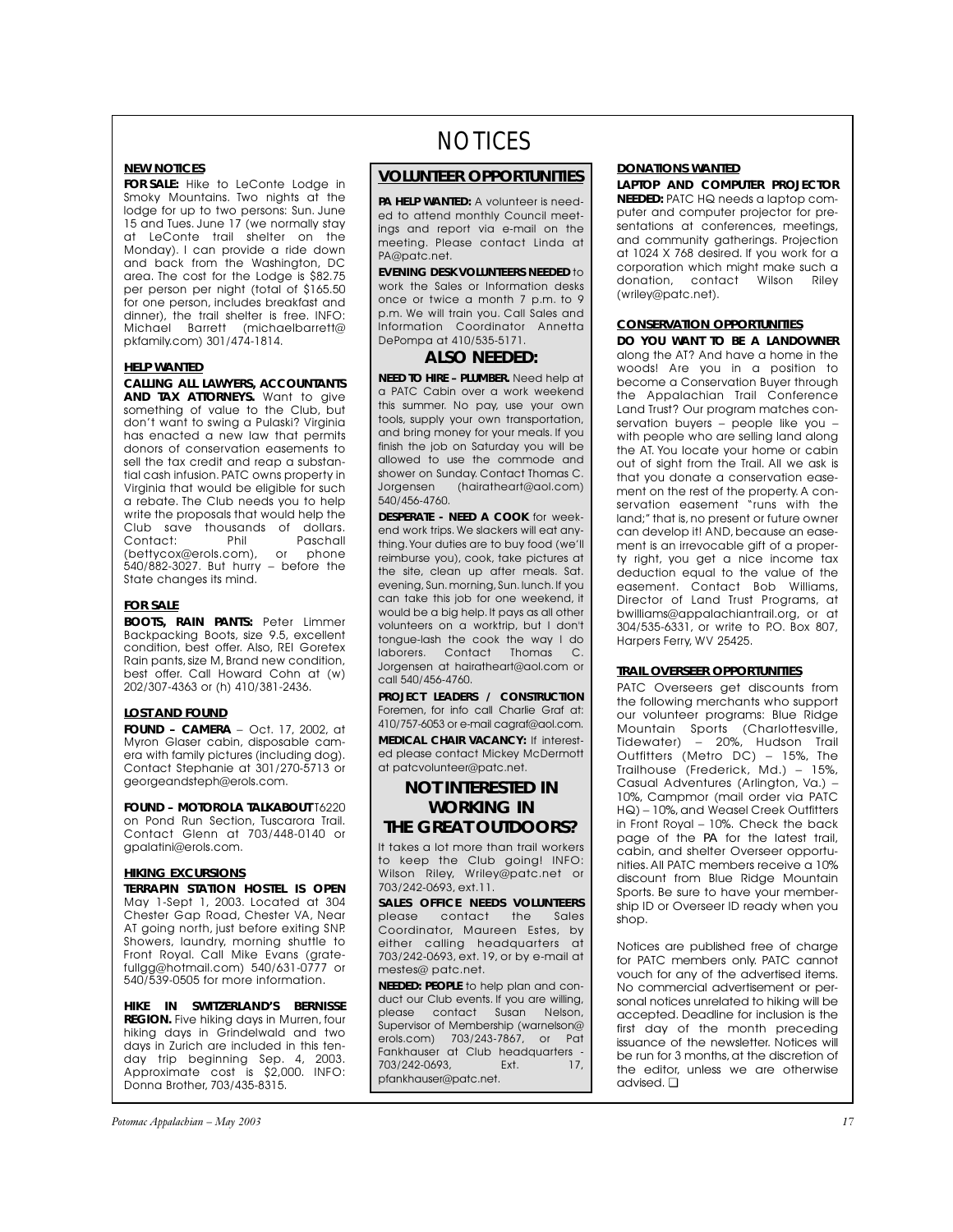# **Trailhead**

The Ides of March passed, and winter took a break. Overseers and<br>District Managers crawled out of their holes to see if their trails still existed after the snow melt. The trails were there, but so was all the stuff from the December ice storm and a new crop of blowdowns. Not to be outdone, winter returned on March 30 to drop more than four inches of snow on the trails, and that was after temperatures were in the 70s the day before. This will be a winter to remember. Still, early spring is a great time to get rid of those winter blahs by renewing your association with trails. The bugs aren't out yet, the temperature is cool, and the poison ivy has yet to appear.

## **Semi-Annual Trails Meeting**

The Supervisor of Trails, District Managers, and crew leaders met on March 20 to discuss plans for the coming trail season. A hot topic was the draft ATC policy for chainsaw and crosscut certification. The draft policy introduces certification requirements for current wilderness first aid and CPR training, which represents a cost and training issue. In the past, there hasn't been a certification requirement for crosscut sawyers. PATC will continue its current certification and training process until the draft ATC policy is finalized and actual requirements are known. The Trails Committee reaffirmed the policy that at least two volunteers be present while chainsaws are being used on trails.

The SNP and Massanutten summer work crews are shaping up except for the May 4 to 9 SNP South work crew week, which has been cancelled. Openings are still available for most of the other summer crew weeks – sign up soon for a physical outdoor adventure.

District Managers reported on trail conditions in their respective districts. In spite of the weather, most Managers were able to assess trail conditions and are working with Overseers to get them in shape for the coming season. Reports since the meeting indicate some trails have lots of trees down, while others are in good shape.

Heidi Forrest, PATC Trails Coordinator, introduced fuel cards for PATC power tools (chainsaws and brushcutters/trimmers). The purpose of the fuel cards is to determine how much each power tool is being used so that Trails can better predict when they need to be serviced and when to budget for replacement equipment. Overseers are asked to record the date and number of tanks of fuel used. The plastic-coated cards list the equipment type and serial number and will be issued to those holding the tools or attached to the tool if it is located in a tool cache. When the cards are full, Overseers are requested to return or mail them to PATC Headquarters to the attention of Heidi Forrest. Heidi thanks Overseers in advance for their cooperation.

## **Central Tuscarora District**

Walt Smith has had to give up his job as Tuscarora Central District Manager. PATC needs a volunteer experienced in trail work who can carry on Walt's vision for the district.

## **New Trail Tool Prototype**

The Blue and White Crew had scheduled its first trip of the year for the first weekend in March. The plan, as in years past, was to clear the entire SNP Central District AT of over-winter deadfall. Hipdeep snow on the trail, however, forced a cancellation of the plan. The Blue and White Advance Team (Steve Paull and Joe Richardson, co-leaders), however, were able to fight their way into the Meadows Cabin (and dispel blizzard-induced hallucinations of imported beer and sirloin steaks buried in the snow), which served as headquarters for intense crew planning sessions. Project details for the next decade were sketched out and brainstormed. The session was also used to put the finishing touches on a new prototype set of trail tools, including a combination axe-mattock-rake-bottle opener. The prototype has been named the McPaull.

The Blue and White Crew will sponsor the Annual Overseer Workshop in the Central District of Shenandoah National Park again this year. The workshop will be held on the weekend of June 7-8 at the Pinnacles Research Station, near Thornton Gap. See the ad on the front page of this issue of the *PA* for more details, or go to www.blueandwhitecrew.org for details and a registration form.

## **Wild Ones**

Pete Gatje is pleased with his new crop of Overseers for Blue Blaze Trails in SNP South District. Several have their trails in such good shape they are forming two crews to go out with Pete on Saturdays and Mondays. They are trying to figure out a name for the crews. Suggestions include the "Blue Blazers" or "The Wild Ones."

## **Ford Mine Trail**

On March 23, Georgeanne Smale led a work trip of the Maryland Metrolites on the Ford Mine Trail. Crew members included Tracie Nadeau, Linda Rowan, John McCormack, and the SOT. Waterbars and a water diversion were installed in a gullied out area, restoring the trail to its intended route. The Ford Mine Trail is a beautiful walk along the C&O Canal with several fine picnic spots for a lazy afternoon.

## **Rock Creek Filibusters**

The D.C. Trail Crew, a.k.a. Rock Creek Filibusters, kick off the 2003 work trip season with two April trips aimed at breathing life back *See Trailhead, page 19*

*Lunch on a log for Cadillac Crew at Entry Run Trail.*



*18 May 2003 – Potomac Appalachian*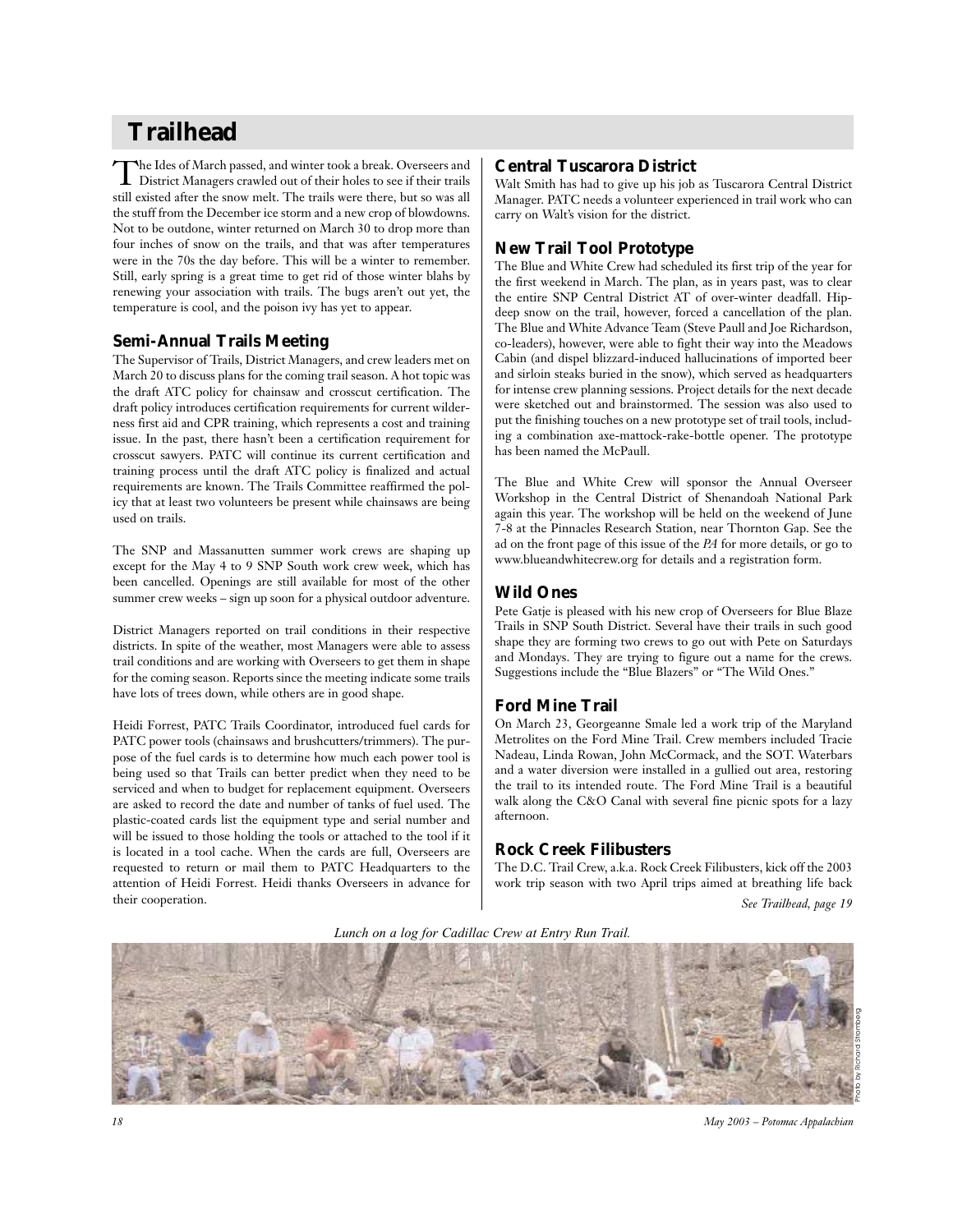## *Trailhead, from page 18*

into the trails after an unusually tough winter and wet spring. Workers will fsoon discover backbreaking pain caused by this year's winter and spring double-punch of cold, wet weather. D.C.'s early work trips will focus on cleaning dozens of waterbars spread throughout the trail system and dealing with new wet spots that cropped up after years of drought. May is likely to bring more restorative work before the crew turns to projects during the summer months. Between April and October, the trail crew will conduct 10 work trips that supplement the work of some 20 Overseers. With the new work season, District Manager Mark Anderson, who has been on the job for more than six years, began looking for a partner to help with D.C. trail management. Look to this space for information later this year for an announcement of a new District Co-Manager.

## **Massanutten North**

Ed Brimberg is replacing Mike Sutherland as the District Manger for Massanutten North. Ed is working with the Forest Service to review trail maintenance responsibility. PATC, bike club, and horse club volunteers assist the Forest Service in maintaining trails in the Massanuttens. Welcome aboard Ed, and good luck figuring out what is what.

## **Young and Old Ache Alike**

Saturday, March 22, Bernie Stalmann, John McCrea, Dick Dugan, "Mountain Man" Ray Galles, John Shoemaker, and Dave Nebhut spent a long day crosscutting on Piney Ridge and Fork Mountain Trails in the SNP North District. Even the younger ones in the group ached after that. Some 30 blowdowns were removed from the trails. However, a "monster" four-foot-diameter tree across Piney Ridge Trail was left for another day and a bigger crosscut saw.

On Sunday Dick Dugan and Bill Spach cleared upper Piney Branch Trail to follow Peter Harris in his effort to clear the lower section of the trail on the previous Friday. The work isn't over yet. On Sunday Bernie discovered what appears to have been a microburst between 2,000' and 2,300', on Sams Ridge Trail where some 18 trees were down in a half-mile section. Too bad it is wilderness, Bernie, you can't use your new big Stihl MS310 chainsaw. There are more aches ahead for the "old" guy.

## **Walt's Saw**

Is it true? Walt Smith, long-time advocate of the one-man crosscut saw, took chainsaw

*Potomac Appalachian – May 2003 19*

training recently from the Forest Service. What's the world coming to? War, disease, and now corruption of purists.

## **PHT—River Running Through It**

Snow, ice, rain, and water kept all but the heartiest from the Potomac Heritage Trail. Two scheduled March worktrips were cancelled due to snow or ice still on the trail, and then the thaws brought mud. On top of this mess, rains created the highest spring water level for the Potomac River. Certain PHT sections were literally under water, and a work crew of 10 Student Conservation Association members (high school kids from D.C.) headed for the high ground in trying to get something done on the PHT. The group spent the first beautiful spring weekend starting to reconstruct a stone switchback on a PHT access trail. The kids loved watching the raging Potomac below, but the couple of small snakes found as stones were excavated created excitement. All had fun that day, but spring cleanup when the water recedes will be quite a job.

## **Americorp Help**

Chris Brunton, District Manager for Northern Virginia AT, is known to take advantage of every opportunity. For example. he coerced the Americorp Crew working in Harpers Ferry National Historical Park to clear blowdowns on 12 miles of the AT and three miles of the blue-blazed Loudoun Heights Trail on Feb. 9. A nice start for the year, says Chris, and many thanks to Americorp.

## **Seven Sections Cleared**

Two weeks prior to the planned North District Hoodlums March worktrip, we were still "on hold" since Skyline Drive remained closed due to the snow and ice. Fortunately, early spring weather prevailed just in time, and the "Irish" worktrip went ahead as planned. There were pockets of snow still remaining on the AT, with some drifts of considerable depth, but the chainsaws and coronas were singing in the balmy air as seven sections of the trail were cleared of their wintry collection. The crew retired to Range View Cabin at day's end to enjoy John McCrea's corned beef and cabbage and all the other festivities for which the Irish are known. And a wee bit o' good time was had by all the lads and lassies!

## **Entry Run Trail**

Work progresses on the Entry Run Trail in hopes of opening the new trailhead into SNP by year's end. The Cadillac Crew enjoyed great weather for a change on their March 22-23 work trip to add more tread to the trail. After some hard digging and rock work, the crew nursed their sore bodies (not in shape yet) with relaxing spirits around a warm fire tended by Mike Vento. New crew member Bruce Agnew commented on the amount of manual labor required to build trails. No surprise there. Entry Run was running, providing background noise for a great night's sleep at Rosser Lamb Cabin. After a couple of cancelled trips, the crew appreciated the opportunity to say goodbye to winter.

Please send any interesting tale, technical advice, individual or group accomplishments, and trail maintenance questions to Trailhead, c/o Jon Rindt, 621 Skyline Forest Drive, Front Royal, VA 22630 or to jkrindt@shentel.net. ❏

## *Laurel Hill, from page 5*

Cross County Trail. Occoquan to Lake Accotink; 12 miles (possible five-mile shuttle). We will hike along the route from Algonkian Regional Park in Loudoun County, Va., to RiverBend Park in Great Falls, Va. Leader Bill Niedringhaus, wniedrin@mitre.org H: 703/821-0975; C: 703/244-2476. Directions: from Backlick Road in Springfield just south of its Beltway underpass (no interchange), take Highland Street west, following signs to Lake Accotink Park; park at far end away from dam. Late details see www.PotomacTrail.org, Co-sponsors: Potomac Trail Council, Fairfax Trails and Streams, FCPA, NVRPA. ❏

*—Bill Niedringhaus, President, Potomac Trail Council President, Fairfax Trails and Streams First*

*POTOMAC APPALACHIAN* (UPS-440-280) ©2003,

Potomac Appalachian Trail Club, Inc.

Published monthly by the Potomac Appalachian Trail Club, 118 Park Street, S.E., Vienna, VA 22180.

Periodical class postage paid at Vienna, VA. Postmaster: send address changes to: Potomac Appalachian Trail Club, 118 Park Street, S.E., Vienna, VA 22180

Subscription: (Free with PATC membership) \$6.00 annually; \$.70 single copies.